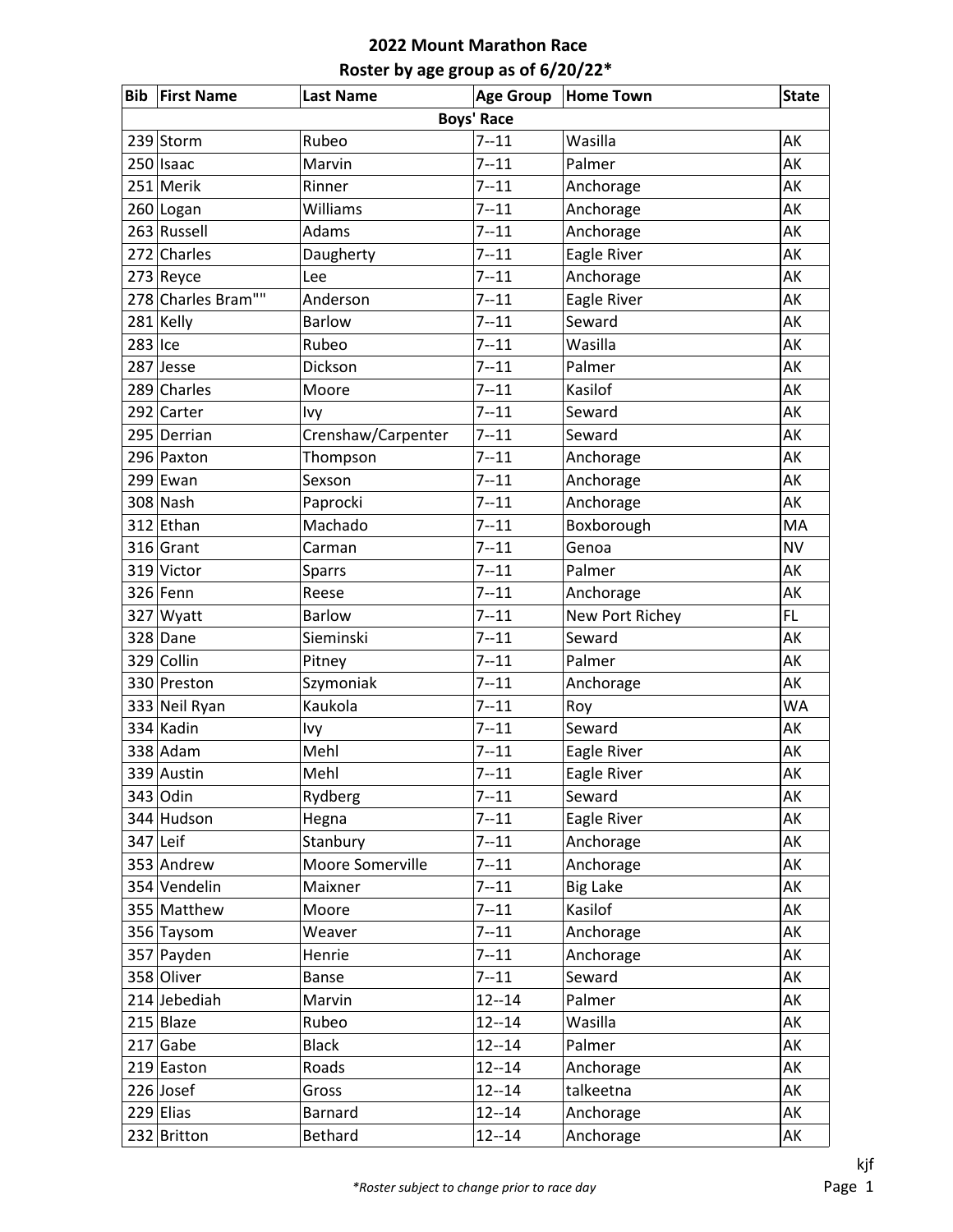| <b>Bib</b> | <b>First Name</b> | <b>Last Name</b> | <b>Age Group</b> | <b>Home Town</b> | <b>State</b> |
|------------|-------------------|------------------|------------------|------------------|--------------|
| $233 O$ le |                   | Reese            | $12 - 14$        | Anchorage        | AK           |
|            | 235 Ryan          | Annett           | $12 - 14$        | Anchorage        | AK           |
|            | 236 Creed         | Cvancara         | $12 - 14$        | Anchorage        | AK           |
|            | 240 Mason         | Elhard           | $12 - 14$        | Seward           | AK           |
|            | 242 Bruce Bodi""  | Anderson         | $12 - 14$        | Eagle River      | AK           |
|            | 243 Rowan         | Lynch            | $12 - 14$        | Seward           | AK           |
|            | 244 Chace         | Hardy            | $12 - 14$        | Girdwood         | AK           |
|            | 245 Quinn         | Humbert          | $12 - 14$        | Seward           | AK           |
|            | 248 Brayden       | <b>Sparrs</b>    | $12 - 14$        | Palmer           | AK           |
|            | $249$ Elias       | Williams         | $12 - 14$        | Anchorage        | AK           |
|            | 254 Ridge         | Conant           | $12 - 14$        | Seward           | AK           |
|            | 257 Torin         | Lynch            | $12 - 14$        | Seward           | AK           |
|            | 258 Micah         | <b>Brueckner</b> | $12 - 14$        | Seward           | AK           |
|            | 259 Legend        | Kopsack          | $12 - 14$        | Palmer           | AK           |
|            | $262$ Rhett       | Jones            | $12 - 14$        | Monument         | CO           |
|            | 264 Elliott       | <b>Beals</b>     | $12 - 14$        | Anchorage        | AK           |
|            | 266 Owen          | <b>Buckbee</b>   | $12 - 14$        | Soldotna         | AK           |
| $267$ Kai  |                   | Finch            | $12 - 14$        | Anchorage        | AK           |
|            | 268 Luke          | Elhard           | $12 - 14$        | Seward           | AK           |
| $271$  lan |                   | Naylor           | $12 - 14$        | Palmer           | AK           |
|            | $274$ Axel        | Kiskaddon        | $12 - 14$        | Anchorage        | AK           |
|            | 279 Kyler         | <b>Barlow</b>    | $12 - 14$        | Seward           | AK           |
|            | 282 Austin        | Merriner         | $12 - 14$        | Anchorage        | AK           |
|            | 285 Benjamin      | Dunlap           | $12 - 14$        | Anchorage        | AK           |
|            | 286 Barret        | Malouf           | $12 - 14$        | Anchorage        | AK           |
|            | 288 Jake          | <b>Black</b>     | $12 - 14$        | Palmer           | AK           |
|            | 291 Holden        | Aquino           | $12 - 14$        | Anchorage        | AK           |
|            | 294 Kaiden        | <b>Browne</b>    | $12 - 14$        | Anchorage        | AK           |
|            | $297$ Lane        | Petersen         | $12 - 14$        | Seward           | AK           |
|            | 298 Nathan        | Pitney           | $12 - 14$        | Palmer           | AK           |
|            | 300 Olin          | Liljemark        | $12 - 14$        | Seward           | AK           |
|            | 302 Charlie       | Bland            | $12 - 14$        | Salt Lake City   | UT           |
|            | 305 Jaxon         | Henrie           | $12 - 14$        | Anchorage        | AK           |
|            | $307$ Ryan        | Bland            | $12 - 14$        | Salt Lake City   | UT           |
|            | $309$  Liam       | Duffy            | $12 - 14$        | Anchorage        | AK           |
|            | 313 Breyden       | Nottingham       | $12 - 14$        | Eagle River      | AK           |
|            | 314 Raven         | Spangler         | $12 - 14$        | Palmer           | AK           |
|            | 315 Weston        | Sensabaugh       | $12 - 14$        | Palmer           | AK           |
|            | 317 Oliver        | Casurella        | $12 - 14$        | Anchorage        | AK           |
|            | $318$ Alex        | Casurella        | $12 - 14$        | Anchorage        | AK           |
|            | 320 Owen          | Harth            | $12 - 14$        | Anchorage        | AK           |
|            | 322 Landon        | Bobo             | $12 - 14$        | Chugiak          | AK           |
|            | 325 Harlow        | Wilson           | $12 - 14$        | Palmer           | AK           |
|            | 337 Andrew        | Mehl             | $12 - 14$        | Eagle River      | AK           |
|            | 345 Colton        | Hegna Bailie     | $12 - 14$        | Eagle River      | AK           |
|            | 348 Gideon        | Kern             | $12 - 14$        | Anchorage        | AK           |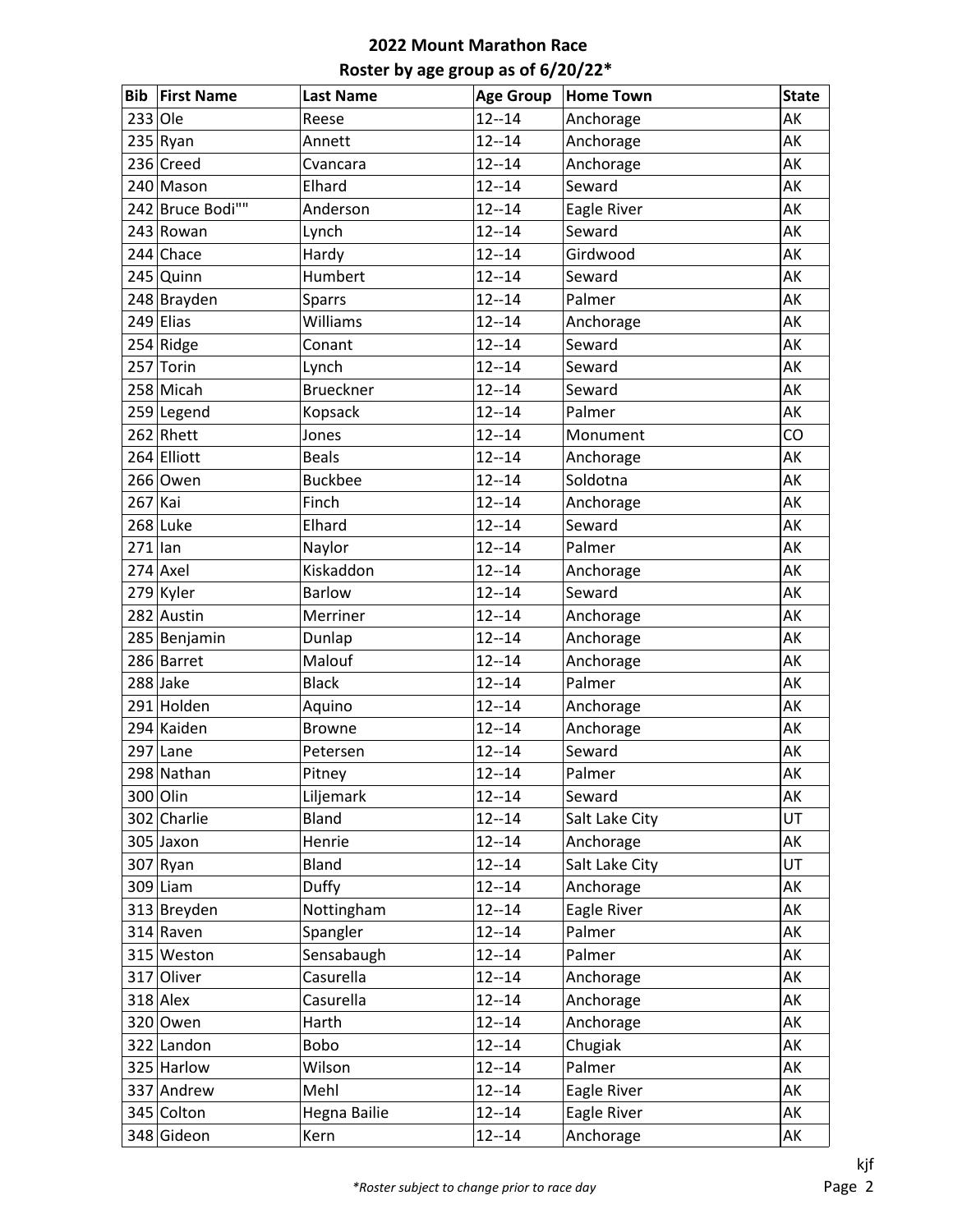| <b>Bib</b> | <b>First Name</b> | <b>Last Name</b> | <b>Age Group</b> | <b>Home Town</b> | <b>State</b> |
|------------|-------------------|------------------|------------------|------------------|--------------|
|            | 351 Nathan        | Reitmeier        | $12 - 14$        | Anchorage        | AK           |
| 201 Ali    |                   | Papillon         | $15 - 17$        | Boulder          | CO           |
|            | $202$ Coby        | Marvin           | $15 - 17$        | Palmer           | AK           |
|            | 203 Ethan         | Eski             | $15 - 17$        | Anchorage        | AK           |
|            | $204$ Owen        | Young            | $15 - 17$        | Anchorage        | AK           |
|            | $205$ Paul        | Hlasny           | $15 - 17$        | Anchorage        | AK           |
|            | 206 Blake         | Hanley           | $15 - 17$        | Anchorage        | AK           |
|            | 207 Rowan         | Robinson         | $15 - 17$        | Anchorage        | AK           |
|            | 208 Bryce         | <b>Bethard</b>   | $15 - 17$        | Anchorage        | AK           |
|            | 210 Nathan        | Rehberg          | $15 - 17$        | Anchorage        | AK           |
|            | 211 Robbie        | Annett           | $15 - 17$        | Anchorage        | AK           |
|            | $212$ Gus         | Olson            | $15 - 17$        | Anchorage        | AK           |
|            | $213$ David       | Sliwinski        | $15 - 17$        | Anchorage        | AK           |
|            | 216 River         | Johnson          | $15 - 17$        | Chugiak          | AK           |
|            | $218$ Oles        | Witczak          | $15 - 17$        | Palmer           | AK           |
|            | 220 Blaise        | Rinner           | $15 - 17$        | Anchorage        | AK           |
|            | $221$  Elias      | Johnson          | $15 - 17$        | Chugiak          | AK           |
|            | 222 Clayton       | Steer            | $15 - 17$        | Palmer           | AK           |
|            | 223 Henry         | Michener         | $15 - 17$        | Eagle River      | AK           |
|            | 224 Ronan         | <b>Bickling</b>  | $15 - 17$        | Seward           | AK           |
|            | 225 Colton        | Merriner         | $15 - 17$        | Anchorage        | AK           |
|            | 227 Tylere        | Vinciguerra      | $15 - 17$        | Palmer           | AK           |
|            | 228 Mark          | Shepherd         | $15 - 17$        | Eagle River      | AK           |
|            | 230 Samuel        | Cryder           | $15 - 17$        | Chugiak          | AK           |
|            | $231$ Paul        | Cvancara         | $15 - 17$        | Anchorage        | AK           |
|            | 234 Logan         | Cuddy            | $15 - 17$        | Anchorage        | AK           |
|            | $237$ Max         | Kiskaddon        | $15 - 17$        | Anchorage        | AK           |
|            | 238 Owen          | Farr             | $15 - 17$        | Chugiak          | AK           |
|            | 241 Bengimin      | Ambrosiani       | $15 - 17$        | Seward           | AK           |
|            | 246 Judah         | <b>Brueckner</b> | $15 - 17$        | Seward           | AK           |
|            | $247$ Jack        | Fineman          | $15 - 17$        | Anchorage        | AK           |
|            | 252 Kaeden        | Anderson         | $15 - 17$        | Healdsburg       | CA           |
| $253$ Zac  |                   | <b>Buckbee</b>   | $15 - 17$        | Soldotna         | AK           |
|            | $255$ Beck        | <b>Bethard</b>   | $15 - 17$        | ANCHORAGE        | AK           |
|            | 256 Hunter        | Forshee-Kurtz    | $15 - 17$        | Seward           | AK           |
|            | 261 Zachary       | Crawford         | $15 - 17$        | Anchorage        | AK           |
|            | 265 Keenan        | Berrigan         | $15 - 17$        | Palmer           | AK           |
|            | 269 Aidan         | Schilling        | $15 - 17$        | Seward           | AK           |
|            | $270$ Ryan        | Hansen           | $15 - 17$        | ANCHORAGE        | AK           |
|            | $275$ Billy       | Stull            | $15 - 17$        | Fort Hood        | <b>TX</b>    |
|            | 276 Brayden       | Licht            | $15 - 17$        | Palmer           | AK           |
|            | 277 Noah          | <b>Bird</b>      | $15 - 17$        | Seward           | AK           |
|            | 280 Nathan        | <b>Hankins</b>   | $15 - 17$        | Seward           | AK           |
|            | $284$ James       | Auld             | $15 - 17$        | Wasilla          | AK           |
|            | 290 Johnny        | Stull            | $15 - 17$        | Fort Hood        | TX           |
|            | 293 Rennick       | Heatwole         | $15 - 17$        | Anchorage        | AK           |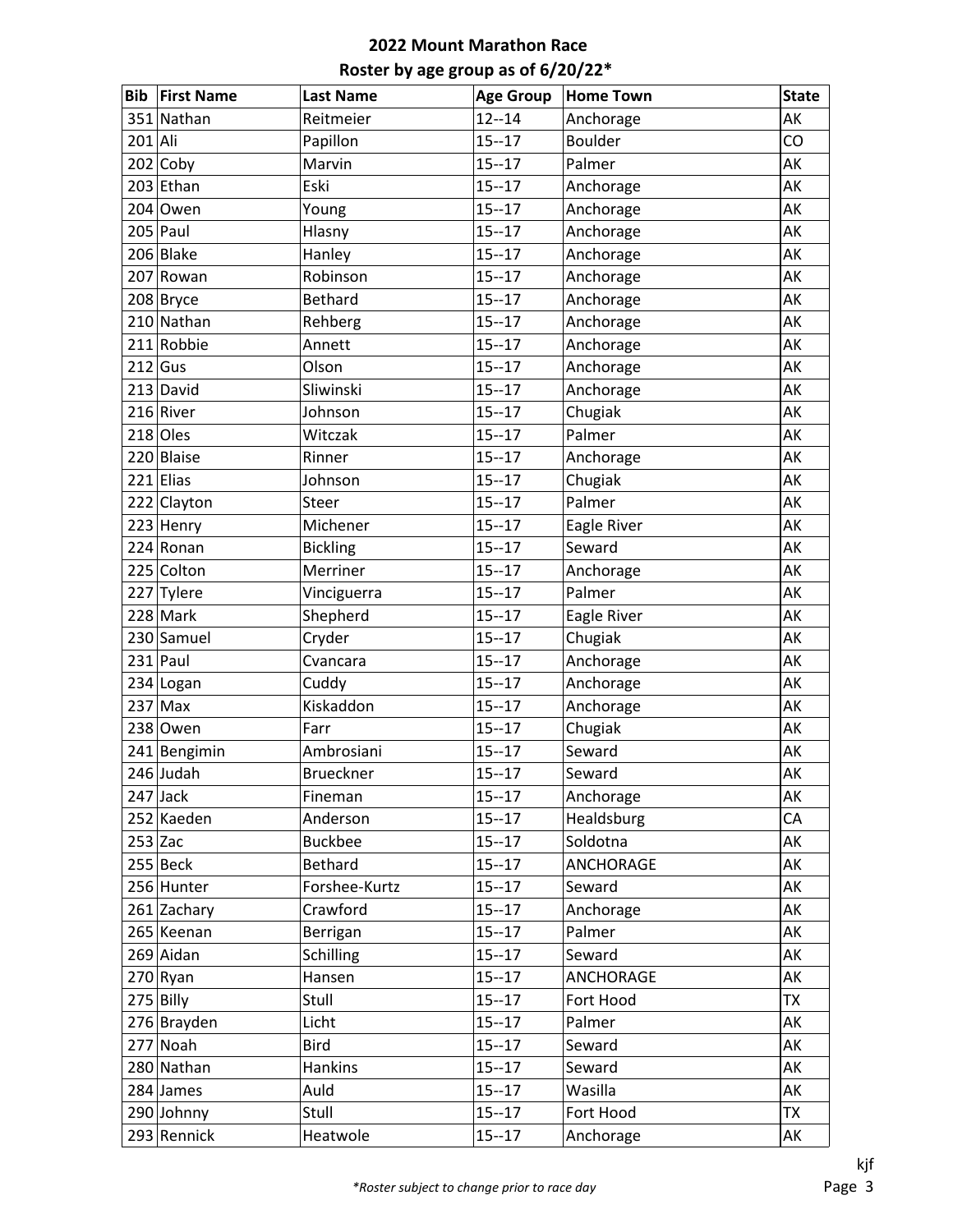| Bib | <b>First Name</b> | <b>Last Name</b> | <b>Age Group</b> | <b>Home Town</b> | <b>State</b> |
|-----|-------------------|------------------|------------------|------------------|--------------|
|     | 301 Sebastian     | Kogl             | $15 - 17$        | Valparaiso       | IN           |
|     | 303 Henry         | Zidek            | $15 - 17$        | Anchorage        | AK           |
|     | 304 Andrew        | Arthur           | $15 - 17$        | Soldotna         | AK           |
|     | 306 Anthony       | Calvert          | $15 - 17$        | Palmer           | AK           |
|     | 310 Simon         | Nelson           | $15 - 17$        | Anchorage        | AK           |
|     | $311$ Riley       | Gross            | $15 - 17$        | Anchorage        | AK           |
|     | 321 Cayden        | Townsend         | $15 - 17$        | Chugiak          | AK           |
|     | $323$ Isaac       | Main             | $15 - 17$        | Anchorage        | AK           |
|     | 324 Corbin        | Wilson           | $15 - 17$        | Palmer           | AK           |
|     | 331 Benjamin      | Huyard           | $15 - 17$        | Harrisonburg     | VA           |
|     | 332 Marcus        | Walsted          | $15 - 17$        | Anchorage        | AK           |
|     | $335$ Evan        | Sosinski         | $15 - 17$        | Eagle River      | AK           |
|     | 336 Aaron         | Mehl             | $15 - 17$        | Eagle River      | AK           |
|     | 340 Miles         | Numme-Worrell    | $15 - 17$        | Anchorage        | AK           |
|     | 341 Gideon        | Schrock          | $15 - 17$        | Seward           | AK           |
|     | 342 Miles         | Minnery          | $15 - 17$        | Anchorage        | AK           |
|     | 346 Damien        | Borchardt        | $15 - 17$        | Eagle River      | AK           |
|     | 349 Julio         | Ramirez          | $15 - 17$        | Anchorage        | AK           |
|     | 350 Corbin        | Reitmeier        | $15 - 17$        | Anchorage        | AK           |
|     | 352 Mason         | Newell           | $15 - 17$        | Eagle River      | AK           |
|     | 359 Martin        | Fink             | $15 - 17$        | Seward           | AK           |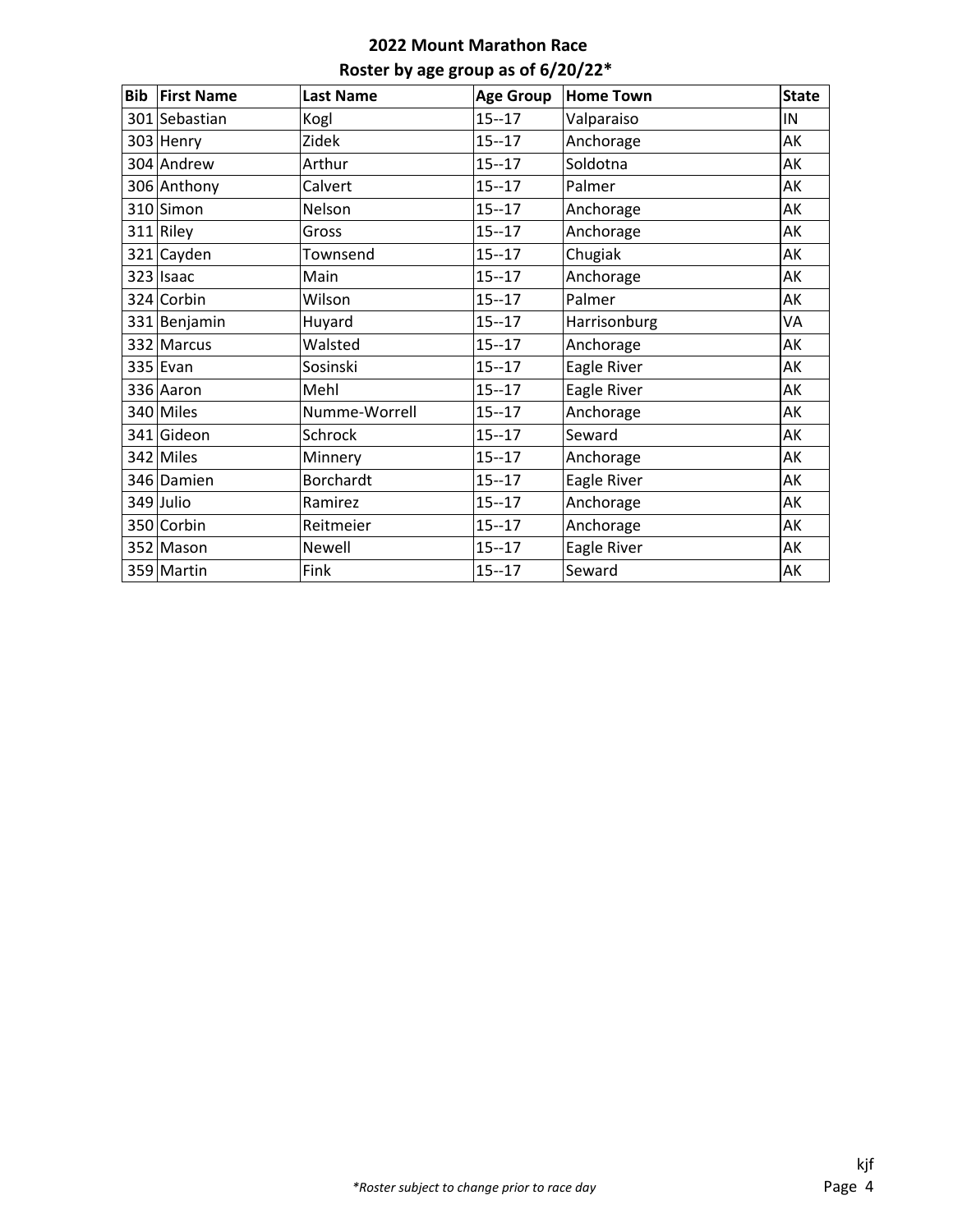|           | <b>Bib First Name</b> | <b>Last Name</b> | <b>Age Group</b>   | <b>Home Town</b> | <b>State</b> |
|-----------|-----------------------|------------------|--------------------|------------------|--------------|
|           |                       |                  | <b>Girls' Race</b> |                  |              |
|           | 133 Cameron           | Miller           | $7 - 11$           | Girdwood         | AK           |
|           | 131 Margit            | Stensland        | $7 - 11$           | Oslo, Norway     | none         |
|           | 128 Sophia            | Newman           | $7 - 11$           | Anchorage        | AK           |
|           | 127 Kylee             | Newman           | $7 - 11$           | Anchorage        | AK           |
|           | $126$ Rylee           | Ruggles          | $7 - 11$           | Eagle River      | AK           |
|           | 125 Bernadette        | Maixner          | $7 - 11$           | <b>Big Lake</b>  | AK           |
|           | 124 Rosemary          | Maixner          | $7 - 11$           | <b>Big Lake</b>  | AK           |
|           | 122 Charly            | Harper           | $7 - 11$           | Arroyo Grande    | CA           |
|           | 121 Morgan            | <b>Buckbee</b>   | $7 - 11$           | Soldotna         | AK           |
|           | $119$ Wren            | Spangler         | $7 - 11$           | Palmer           | AK           |
|           | 115 Everly            | Elhard           | $7 - 11$           | Seward           | AK           |
| $114$ Ava |                       | Elhard           | $7 - 11$           | Seward           | AK           |
|           | 102 Emmalyn           | Lemme            | $7 - 11$           | Seward           | AK           |
|           | $101$ Rain            | Rubeo            | $7 - 11$           | Wasilla          | AK           |
|           | $100$ Casey           | <b>Bland</b>     | $7 - 11$           | Anchorage        | AK           |
|           | 99 Kohl               | Lang             | $7 - 11$           | Eagle River      | AK           |
|           | 98 Crimson Rose       | Townsend         | $7 - 11$           | Chugiak          | AK           |
|           | 96 Lily               | Schablein        | $7 - 11$           | Seward           | AK           |
|           | 95 Aurora             | Johnson          | $7 - 11$           | Chugiak          | AK           |
|           | 92 Clara              | Sensabaugh       | $7 - 11$           | Palmer           | AK           |
|           | 90 Kathryn            | Carman           | $7 - 11$           | Genoa            | <b>NV</b>    |
|           | 82 Abigail            | Somerville       | $7 - 11$           | Anchorage        | AK           |
|           | 80 Ella               | Duffy            | $7 - 11$           | Anchorage        | AK           |
|           | 78 Ruby               | Willman          | $7 - 11$           | Anchorage        | AK           |
|           | 71 Winter             | Wallace          | $7 - 11$           | West Melbourne   | FL.          |
|           | 66 Annabelle          | Conant           | $7 - 11$           | Seward           | AK           |
|           | 65 Mia                | Moorman          | $7 - 11$           | Anchorage        | AK           |
|           | 64 Julia              | Dunlap           | $7 - 11$           | Anchorage        | AK           |
|           | 39 Sylvie             | Kastning         | $7 - 11$           | Anchorage        | AK           |
|           | 37 Tirzah             | <b>Brueckner</b> | $7 - 11$           | Seward           | AK           |
|           | $27$ Nina             | Varnell          | $7 - 11$           | Anchorage        | AK           |
|           | $134$ Julia           | Oswald           | $12 - 14$          | Anchorage        | AK           |
|           | 130 Alise             | Elliott          | $12 - 14$          | Anchorage        | AK           |
|           | 129 Annabel           | Uffenbeck        | $12 - 14$          | Anchorage        | AK           |
|           | 123 Isela             | Austin           | $12 - 14$          | Palmer           | AK           |
|           | 120 Grace Ann         | Fleming          | $12 - 14$          | Seward           | AK           |
|           | $117$ Kate            | Simpson          | $12 - 14$          | Anchorage        | AK           |
|           | $109$ Ellie           | Abrahamson       | $12 - 14$          | Fairbanks        | AK           |
|           | $106$ Isabel          | Prestwich        | $12 - 14$          | Fairfax          | VA           |
|           | $105$ Clara           | Morse            | $12 - 14$          | Anchorage        | AK           |
|           | 103 Audra             | <b>Burrill</b>   | $12 - 14$          | Eagle River      | AK           |
|           | 94 Juliana            | Walters          | $12 - 14$          | Oakland          | CA           |
|           | 93 Makena             | DesErmia         | $12 - 14$          | Seward           | AK           |
|           | 91 Elliot             | Sensabaugh       | $12 - 14$          | Palmer           | AK           |
|           | 88 Maddie             | Haas             | $12 - 14$          | Seward           | AK           |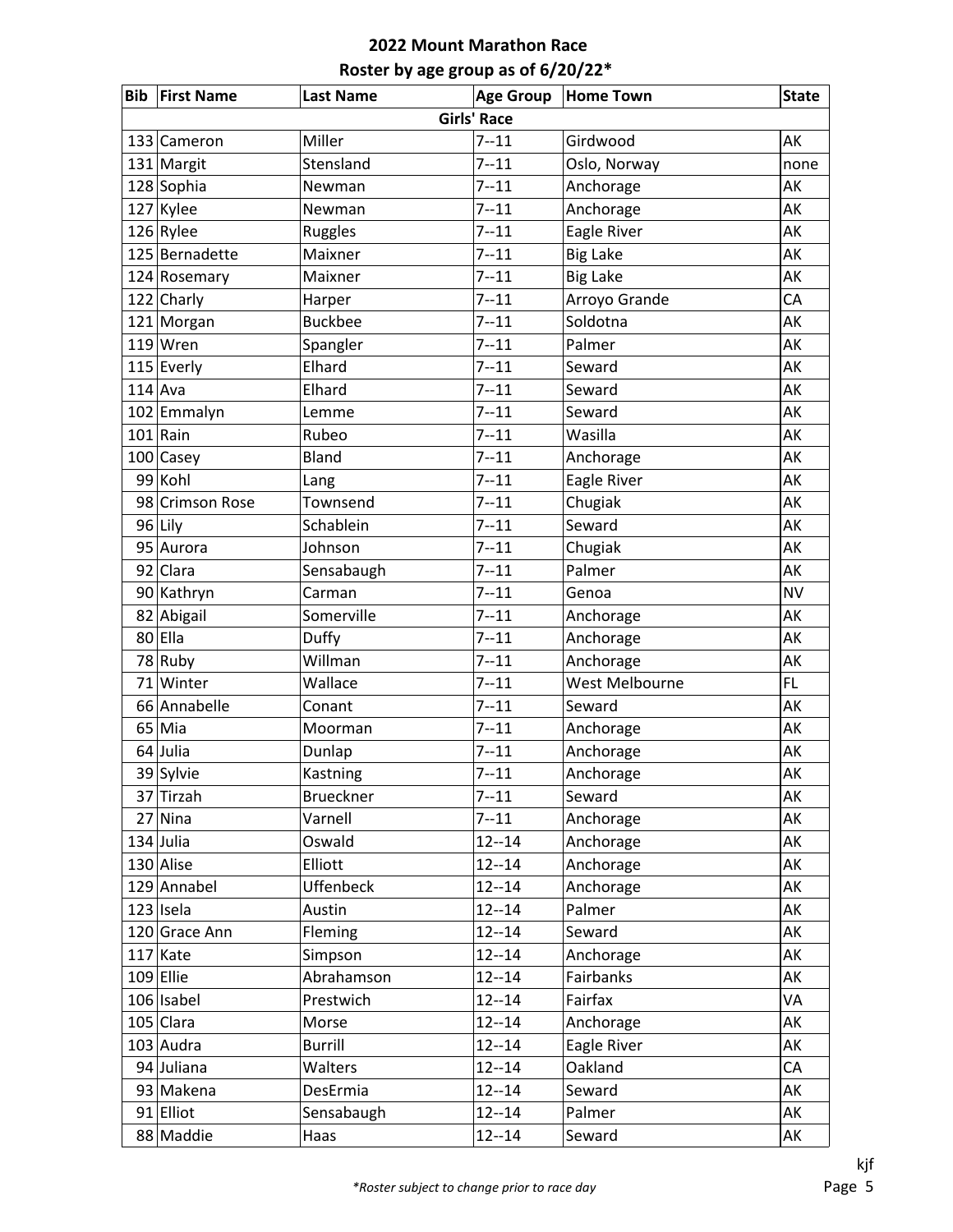| <b>Bib</b> | <b>First Name</b> | <b>Last Name</b>     | <b>Age Group</b> | <b>Home Town</b>                 | <b>State</b> |
|------------|-------------------|----------------------|------------------|----------------------------------|--------------|
| 87         | Sadie             | Haas                 | $12 - 14$        | Seward                           | AK           |
|            | 86 Maya           | <b>Tirpack</b>       | $12 - 14$        | Anchorage                        | AK           |
|            | 84 Brittan        | Nelson               | $12 - 14$        | Eagle River                      | AK           |
|            | 83 Tania          | <b>Boonstra</b>      | $12 - 14$        | Kenai                            | AK           |
|            | 79 Brynn          | Rathert              | $12 - 14$        | Anchorage                        | AK           |
|            | 76 Eva            | Johnson              | $12 - 14$        | Seward                           | AK           |
|            | 73 Harper         | Willman              | $12 - 14$        | Anchorage                        | AK           |
|            | 72 Olivia         | <b>Tidlow-Tranel</b> | $12 - 14$        | <b>Yellowstone National Park</b> | <b>WY</b>    |
|            | 67 Alta           | Liljemark            | $12 - 14$        | Seward                           | AK           |
|            | 62 Sophie         | Novakovich           | $12 - 14$        | Anchorage                        | AK           |
|            | $61$ Claire       | Anger                | $12 - 14$        | Seward                           | AK           |
|            | $60$ Tui          | Stanbury             | $12 - 14$        | Anchorage                        | AK           |
|            | 59 Margaret       | Adams                | $12 - 14$        | Anchorage                        | AK           |
|            | 58 Tagan          | Rinner               | $12 - 14$        | Anchorage                        | AK           |
|            | 57 Adele          | Matthews             | $12 - 14$        | Anchorage                        | AK           |
|            | 56 Catherine      | Merriner             | $12 - 14$        | Anchorage                        | AK           |
|            | 55 Alayna         | Naylor               | $12 - 14$        | Palmer                           | AK           |
|            | 54 Autumn         | Harley               | $12 - 14$        | Anchorage                        | AK           |
|            | 52 Eden           | Rinner               | $12 - 14$        | Anchorage                        | AK           |
|            | 50 Emily          | Anger                | $12 - 14$        | Seward                           | AK           |
|            | 47 Rebecca        | <b>Brackin</b>       | $12 - 14$        | Seward                           | AK           |
|            | 45 Maren          | <b>Bickling</b>      | $12 - 14$        | Seward                           | AK           |
|            | 43 Juniper        | Ingalls              | $12 - 14$        | Seward                           | AK           |
|            | 40 Kate           | Norvell              | $12 - 14$        | Seward                           | AK           |
|            | 34 Anna           | <b>Burrup</b>        | $12 - 14$        | Eagle River                      | AK           |
|            | 29 Selah          | <b>Brueckner</b>     | $12 - 14$        | Seward                           | AK           |
|            | 28 Alivia         | <b>Bailey</b>        | $12 - 14$        | Anchorage                        | AK           |
|            | 25 Ellie          | Stull                | $12 - 14$        | Fort Hood                        | ТX           |
|            | 23 Maeli          | Weaver               | $12 - 14$        | Anchorage                        | AK           |
|            | 21 Brighton       | <b>Bailey</b>        | $12 - 14$        | Anchorage                        | AK           |
|            | 18 Brianna        | <b>Bailey</b>        | $12 - 14$        | Anchorage                        | AK           |
|            | $17$ Ava          | Jagielski            | $12 - 14$        | Seward                           | AK           |
|            | $16$ Ada          | <b>Burrup</b>        | $12 - 14$        | Eagle River                      | AK           |
|            | $12$ Lucy         | Olson                | $12 - 14$        | Anchorage                        | AK           |
|            | 10 Olivia         | Soderstrom           | $12 - 14$        | Anchorage                        | AK           |
|            | $5$ Aubrey        | Virgin               | $12 - 14$        | Palmer                           | AK           |
|            | $4$ Addison       | <b>Bailey</b>        | $12 - 14$        | Anchorage                        | АK           |
|            | 3 Olive           | Jordan               | $12 - 14$        | Seward                           | AK           |
|            | 2 Rose            | Conway               | $12 - 14$        | Anchorage                        | AK           |
|            | 132 Dashe         | McCabe               | $15 - 17$        | Winthrop                         | WA           |
|            | $118$ Emily       | Moore                | $15 - 17$        | Eagle River                      | AK           |
|            | 116 Elise         | Matthews             | $15 - 17$        | Anchorage                        | AK           |
|            | 113 Brenna        | Flannery             | $15 - 17$        | Anchorage                        | AK           |
|            | 112 Indigo        | Hobson               | $15 - 17$        | Girdwood                         | AK           |
|            | 111 Brynna        | Gerlach              | $15 - 17$        | Gakona                           | AK           |
|            | 110 Maddie        | Schuh                | $15 - 17$        | Anchorage                        | AK           |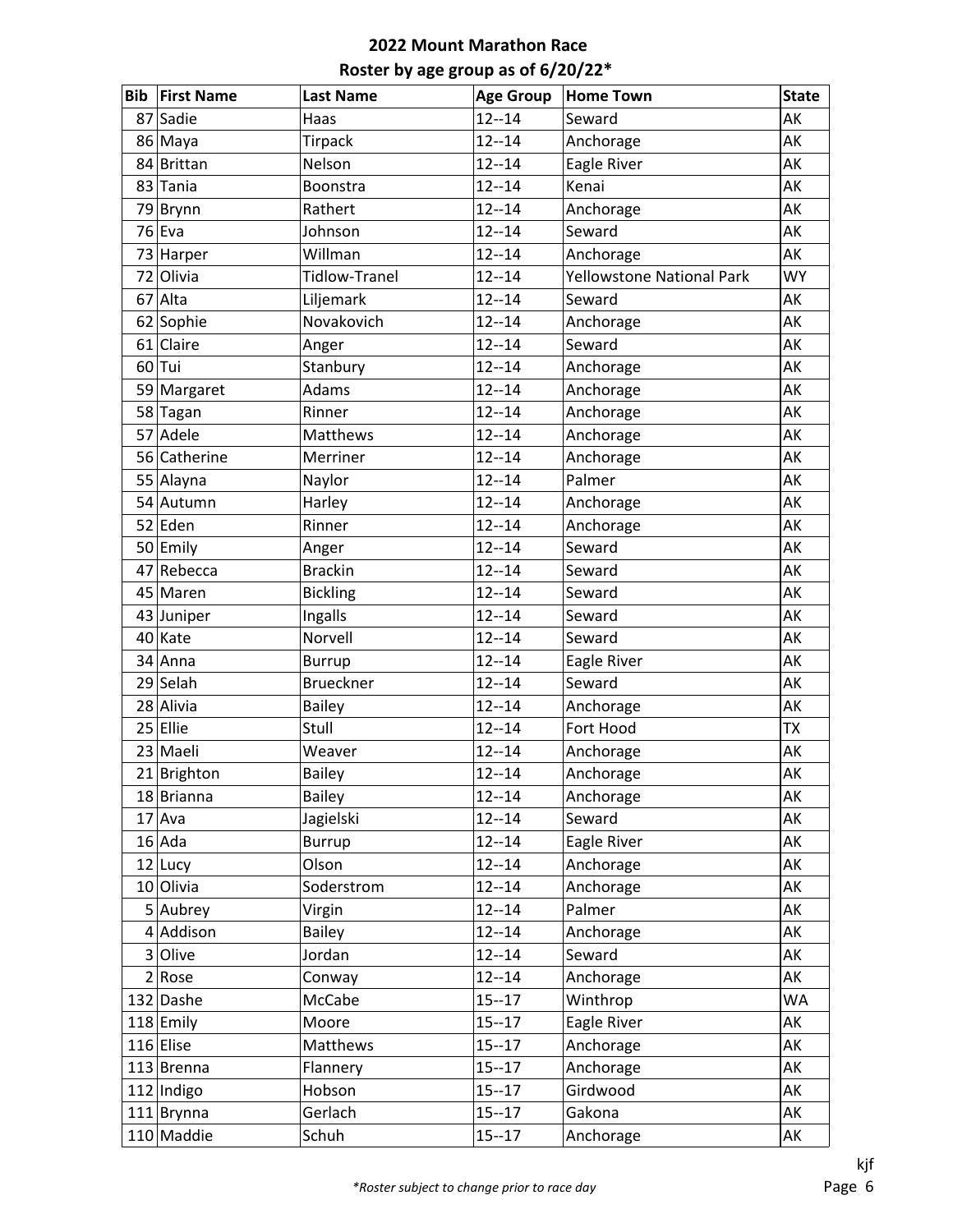| <b>Bib First Name</b> | <b>Last Name</b>     | <b>Age Group</b> | <b>Home Town</b>   | <b>State</b> |
|-----------------------|----------------------|------------------|--------------------|--------------|
| 108 Samantha          | Jones                | $15 - 17$        | Palmer             | AK           |
| $107$ Ava             | Trembath             | $15 - 17$        | Eagle River        | AK           |
| 104 Carolyn           | <b>Burrill</b>       | $15 - 17$        | Eagle River        | AK           |
| $97$ Greta            | Reese                | $15 - 17$        | Anchorage          | AK           |
| 89 Linnea             | Gray                 | $15 - 17$        | <b>EAGLE RIVER</b> | AK           |
| 85 Addison            | Capozzi              | $15 - 17$        | Eagle River        | AK           |
| 81 Jacey              | Spencer              | $15 - 17$        | Eagle River        | AK           |
| 77 Lauren             | Dorris               | $15 - 17$        | Anchorage          | AK           |
| 75 Fern               | LeClair              | $15 - 17$        | Anchorage          | AK           |
| 74 Lily               | Pannkuk              | $15 - 17$        | Anchorage          | AK           |
| 70 McKenna            | <b>Meyers</b>        | $15 - 17$        | Seward             | AK           |
| 69 Maria              | <b>Bunch</b>         | $15 - 17$        | Seward             | AK           |
| 68 Megan              | Nelson               | $15 - 17$        | Anchorage          | AK           |
| 63 Amelia             | Harris               | $15 - 17$        | Anchorage          | AK           |
| 53 Olivia             | Thompson             | $15 - 17$        | Kremmling          | CO           |
| 51 Addison            | Lemme                | $15 - 17$        | Seward             | AK           |
| 49 Renee              | Elhard               | $15 - 17$        | Seward             | AK           |
| 48 Brianna            | <b>Gill Anderson</b> | $15 - 17$        | Anchorage          | AK           |
| 46 Haley              | Finch                | $15 - 17$        | Anchorage          | AK           |
| 44 Rebekah            | Annett               | $15 - 17$        | Anchorage          | AK           |
| 42 Genevieve          | Trevithick           | $15 - 17$        | Anchorage          | AK           |
| 41 Sadie              | Benter               | $15 - 17$        | Anchorage          | AK           |
| 38 Leah               | Bland                | $15 - 17$        | Anchorage          | AK           |
| 36 Patricia           | Casey                | $15 - 17$        | Eagle River        | AK           |
| 35 Ellen              | Kruchoski            | $15 - 17$        | Eagle River        | AK           |
| 33 Katie              | Van Buskirk          | $15 - 17$        | Seward             | AK           |
| 32 Piper              | <b>Sears</b>         | $15 - 17$        | Anchorage          | AK           |
| 31 Jane               | Malouf               | $15 - 17$        | Anchorage          | AK           |
| 30 Kaebrii            | Weaver               | $15 - 17$        | Anchorage          | AK           |
| $26$ Gabby            | Kern                 | $15 - 17$        | Anchorage          | AK           |
| 24 Olivia             | <b>Burrup</b>        | $15 - 17$        | Eagle River        | AK           |
| $22$ Tali             | Novakovich           | $15 - 17$        | Anchorage          | AK           |
| 20 Samantha           | Legate               | $15 - 17$        | Anchorage          | AK           |
| 19 Natalie            | Sieminski            | $15 - 17$        | Seward             | AK           |
| 15 Colette            | Zidek                | $15 - 17$        | Anchorage          | AK           |
| 14 Marina             | Hobson               | $15 - 17$        | Carmel             | CA           |
| $13$ Azalea           | Daugherty            | $15 - 17$        | Eagle River        | AK           |
| 11 Brooklyn           | <b>Bailey</b>        | $15 - 17$        | Anchorage          | AK           |
| $9$ Lake              | Bethard              | $15 - 17$        | Anchorage          | AK           |
| 8 Hailey              | Ingalls              | $15 - 17$        | Seward             | AK           |
| 7 Skyler              | Belmear              | $15 - 17$        | Eagle River        | AK           |
| $6$ Jillian           | Gavalya              | $15 - 17$        | Chugiak            | АK           |
| $1$ Jayna             | Boonstra             | $15 - 17$        | Kenai              | AK           |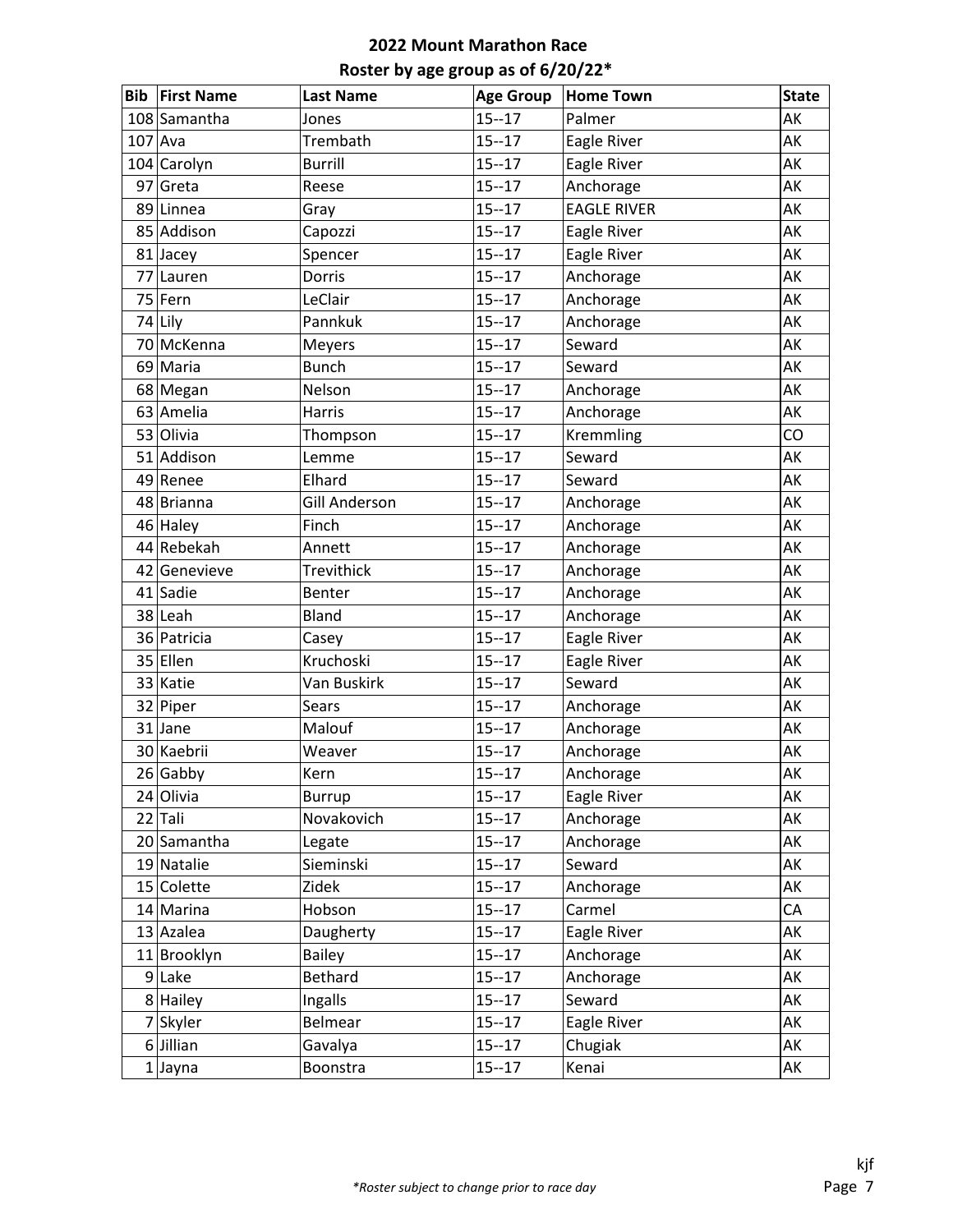|   | <b>Bib First Name</b> | <b>Last Name</b>   | <b>Age Group</b>  | <b>Home Town</b>  | <b>State</b> |
|---|-----------------------|--------------------|-------------------|-------------------|--------------|
|   |                       |                    | <b>Men's Race</b> |                   |              |
| 2 | Sam                   | Hendry             | $18 - 29$         | Salt Lake City    | UT           |
| 3 | Darren                | Thomas             | $18 - 29$         | Reno              | <b>NV</b>    |
| 4 | Michael               | Connelly           | $18 - 29$         | Chugiak           | AK           |
|   | 5 Lyon                | Kopsack            | $18 - 29$         | Palmer            | AK           |
|   | 11 Bodhi              | Gross              | $18 - 29$         | <b>Boulder</b>    | CO           |
|   | 12 Christopher        | Kirk               | $18 - 29$         | Eagle River       | AK           |
|   | 13 Taylor             | Turney             | $18 - 29$         | Anchorage         | AK           |
|   | 14 Luke               | Jager              | $18 - 29$         | Anchorage         | AK           |
|   | $15$ John             | Luna-Lima          | $18 - 29$         | Pleasanton        | CA           |
|   | 16 Kenneth            | <b>Brewer</b>      | $18 - 29$         | faribanks         | AK           |
|   | 18 Conor              | Deal               | $18 - 29$         | Anchorage         | AK           |
|   | $19$ Nick             | Snow               | $18 - 29$         | Anchorage         | AK           |
|   | 24 Michael            | Earnhart           | $18 - 29$         | Eagle River       | AK           |
|   | 27 Roman              | Gross              | $18 - 29$         | Talkeetna         | AK           |
|   | 31 Kurtis             | Brumbaugh          | $18 - 29$         | Anchorage         | AK           |
|   | 32 David              | Spencer            | $18 - 29$         | Anchorage         | AK           |
|   | 34 John               | Novak              | $18 - 29$         | Anchorage         | AK           |
|   | 39 Sebastian          | Szweda Mittelstadt | $18 - 29$         | Indian            | AK           |
|   | 41 Forrest            | Mahlen             | $18 - 29$         | Anchorage         | AK           |
|   | $43$ Jacob            | Kirk               | $18 - 29$         | Anchorage         | AK           |
|   | 44 Miles              | Knotek             | $18 - 29$         | Moose Pass        | AK           |
|   | 45 Christopher        | Smith              | $18 - 29$         | Palmer            | AK           |
|   | 49 Alexander          | King               | $18 - 29$         | <b>Trout Lake</b> | <b>WA</b>    |
|   | 51 Bayden             | Menton             | $18 - 29$         | Joseph            | OR           |
|   | $52$ Brady            | Burrough           | $18 - 29$         | Anchorage         | AK           |
|   | 53 William            | Gerlach            | $18 - 29$         | Chugiak           | AK           |
|   | 59 Miles              | Dennis             | $18 - 29$         | Anchorage         | AK           |
|   | 60 Greg               | Michaelson         | $18 - 29$         | <b>ANCHORAGE</b>  | AK           |
|   | 65 Dylan              | Miller             | $18 - 29$         | Anchorage         | AK           |
|   | 67 Jared              | Gardiner           | $18 - 29$         | Anchorage         | AK           |
|   | 69 Keegan             | Crow               | $18 - 29$         | Seward            | AK           |
|   | 75 Kaleb              | Beloy              | $18 - 29$         | Anchorage         | AK           |
|   | $76$ Jack             | Delaney            | $18 - 29$         | Dubuque           | IA           |
|   | 79 Dylan              | Jones              | $18 - 29$         | Anchorage         | AK           |
|   | 81 Maxwell            | Romey              | $18 - 29$         | Anchorage         | AK           |
|   | 86 Noble              | Gurney             | $18 - 29$         | Palmer            | AK           |
|   | 87 Bret               | Brumbaugh          | $18 - 29$         | Anchorage         | AK           |
|   | 88 Paul               | <b>Butera</b>      | $18 - 29$         | Anchorage         | AK           |
|   | 89 Andre              | Lovett             | $18 - 29$         | Anchorage         | AK           |
|   | 94 Bjorn              | Nilsson            | $18 - 29$         | Seward            | AK           |
|   | $97$  lan             | <b>Beals</b>       | $18 - 29$         | Anchorage         | AK           |
|   | $103$ Jesse           | Miller             | $18 - 29$         | Anchorage         | AK           |
|   | $109$ Luke            | Cvancara           | $18 - 29$         | anchorage         | AK           |
|   | $110$ Garth           | Schulz             | $18 - 29$         | Anchorage         | AK           |
|   | 111 Joshuah           | Taylor             | $18 - 29$         | Wasilla           | AK           |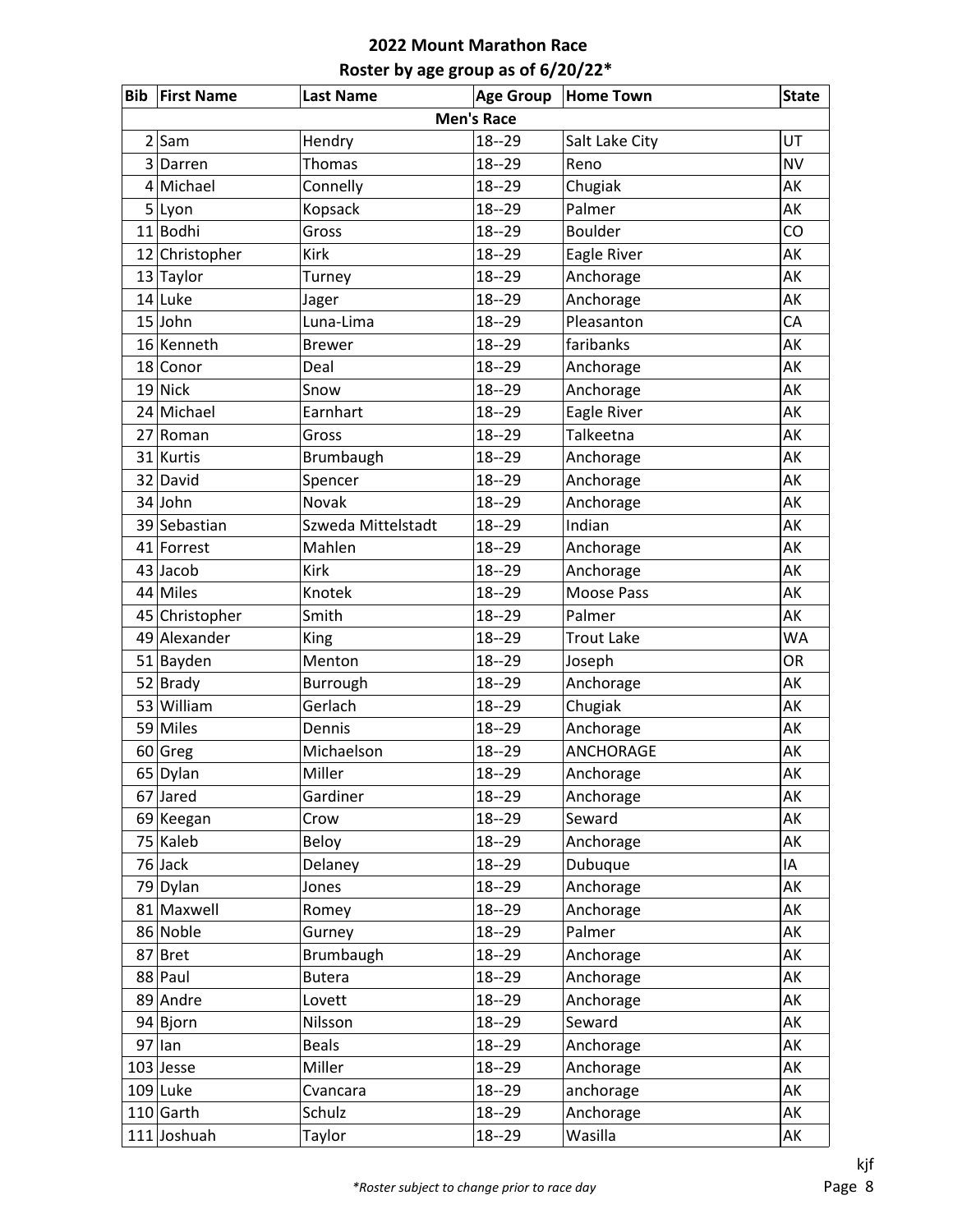| Bib | <b>First Name</b> | <b>Last Name</b> | <b>Age Group</b> | <b>Home Town</b>    | <b>State</b> |
|-----|-------------------|------------------|------------------|---------------------|--------------|
|     | 120 Kaleb         | Coston           | $18 - 29$        | Bloomington         | MN           |
|     | $124$ Max         | Hartke           | $18 - 29$        | Chugiak             | AK           |
|     | 203 Nathaniel     | Padgett          | $18 - 29$        | Wasilla             | AK           |
|     | 228 Quinn         | Smith            | $18 - 29$        | Anchorage           | AK           |
|     | 229 Martin        | Tumey            | $18 - 29$        | Anchorage           | AK           |
|     | 230 Joshua        | <b>Baker</b>     | $18 - 29$        | Eagle River         | AK           |
|     | 231 Noah          | Rehberg          | $18 - 29$        | Anchorage           | AK           |
|     | 239 Brandon       | King             | $18 - 29$        | Anchorage           | AK           |
|     | 241 Luke          | Martensen        | $18 - 29$        | Anchorage           | AK           |
|     | 243 Quinn         | Carroll          | $18 - 29$        | Anchorage           | AK           |
|     | $244$ Gage        | Jarvis           | $18 - 29$        | Anchorage           | AK           |
|     | 246 Zach          | Momberger        | $18 - 29$        | Chugiak             | AK           |
|     | 252 Aaron         | Miller           | $18 - 29$        | Anchorage           | AK           |
|     | 256 Tucker        | Looney           | $18 - 29$        | Palmer              | AK           |
|     | 275 Samuel        | Koster           | $18 - 29$        | Seward              | AK           |
|     | 285 Tucker        | Lien             | $18 - 29$        | Eagle River         | AK           |
|     | 287 William       | Michener         | $18 - 29$        | Eagle River         | AK           |
|     | 288 Joseph        | Walling          | $18 - 29$        | Palmer              | AK           |
|     | $289$ Joel        | Zeigler          | $18 - 29$        | Mechanicsburg       | PA           |
|     | $307$ Jace        | Makamson         | $18 - 29$        | Wasilla             | AK           |
|     | $454$ Cody        | Miller           | $18 - 29$        | <b>Big lake</b>     | AK           |
|     | 460 Baylin        | Miller           | $18 - 29$        | Anchorage           | AK           |
|     | $463$ Silas       | Firth            | $18 - 29$        | Homer               | AK           |
|     | $475$ Cody        | Hegarty          | $18 - 29$        | <b>West Chester</b> | PA           |
|     | 479 Andrew        | DeRogatis        | $18 - 29$        | Sackets Harbor      | <b>NY</b>    |
|     | 488 Cole          | Schierman        | $18 - 29$        | Palmer              | AK           |
|     | 490 Robert        | Bernardi         | $18 - 29$        | Seward              | AK           |
|     | 496 Anthony       | Brown            | $18 - 29$        | Greybull            | <b>WY</b>    |
|     | 497 Seth          | Nicholas         | $18 - 29$        | Anchorage           | AK           |
|     | $502$ Mark        | Kennedy          | $18 - 29$        | Geneva              | IL           |
|     | $505$ Tim         | Dion             | $18 - 29$        | Albuquerque         | <b>NM</b>    |
|     | 506 Calvin        | Kern             | $18 - 29$        | Anchorage           | AK           |
|     | 508 Chase         | Armstrong        | $18 - 29$        | Wasilla             | AK           |
|     | $1$ David         | <b>Norris</b>    | $30 - 39$        | Anchorage           | AK           |
|     | $6$  Lars         | Arneson          | $30 - 39$        | Anchorage           | AK           |
|     | $10$ Pyper        | Dixon            | $30 - 39$        | Seward              | AK           |
|     | $22$ Matt         | Shryock          | $30 - 39$        | Anchorage           | AK           |
|     | 36 Collin         | Atkinson         | $30 - 39$        | SEWARD              | AK           |
|     | 37 Allan          | Spangler         | $30 - 39$        | Anchorage           | AK           |
|     | $40$ Ryan         | Cox              | $30 - 39$        | Anchorage           | AK           |
|     | 42 Kenny          | Regan            | $30 - 39$        | Hollis              | <b>NH</b>    |
|     | 46 Justin         | Libby            | $30 - 39$        | ANCHORAGE           | AK           |
|     | 54 Trevor         | Kreznar          | $30 - 39$        | Seward              | AK           |
|     | 55 Eric           | Vilce            | $30 - 39$        | Anchorage           | AK           |
|     | 56 Brian          | Boyle            | $30 - 39$        | Boston              | MA           |
|     | 58 Mark           | <b>Brady</b>     | $30 - 39$        | Anchorage           | AK           |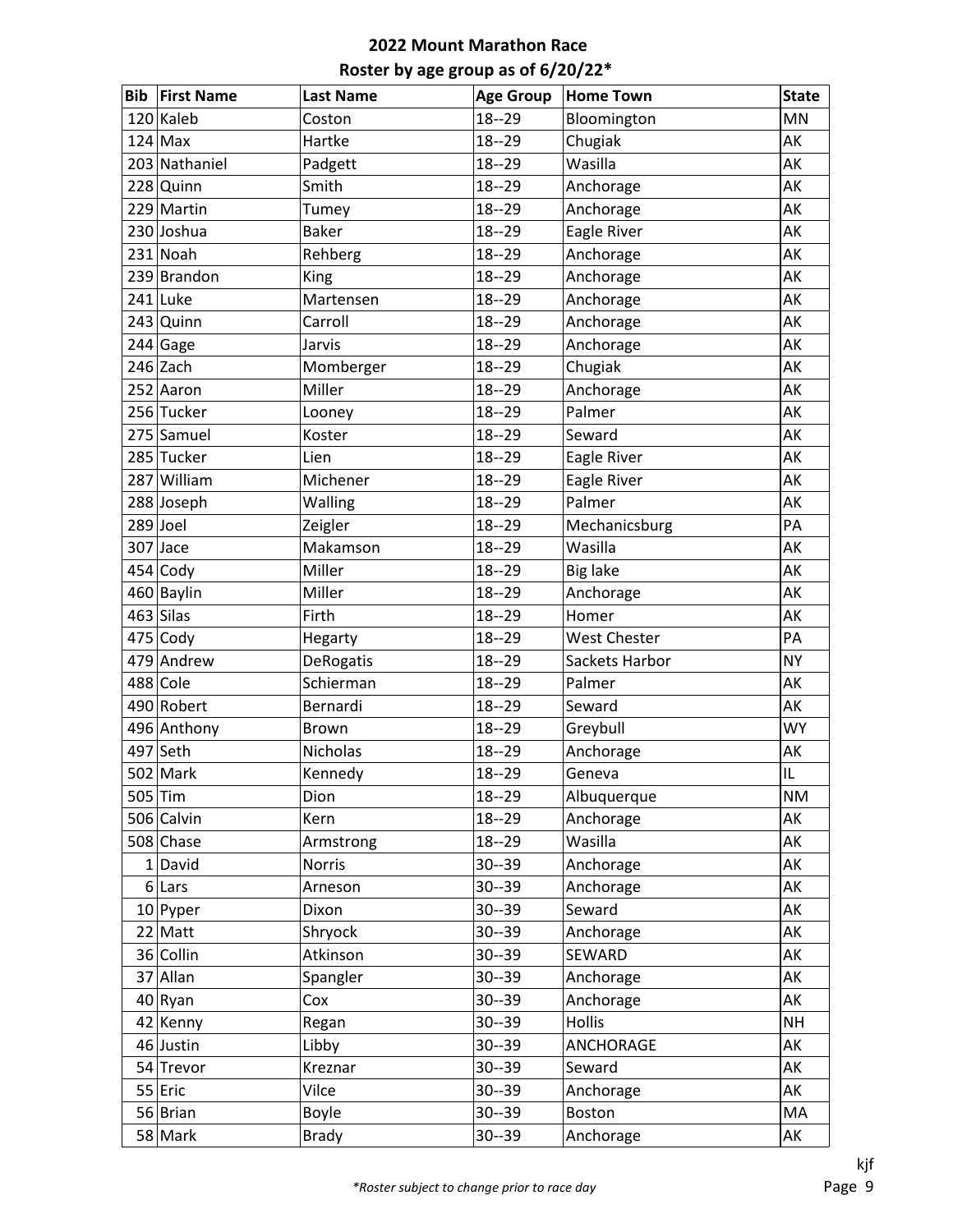| <b>Bib</b> | <b>First Name</b> | <b>Last Name</b> | <b>Age Group</b> | <b>Home Town</b> | <b>State</b> |
|------------|-------------------|------------------|------------------|------------------|--------------|
|            | 66 Joseph         | Engel            | $30 - 39$        | Anchorage        | AK           |
|            | $73$ Alex         | Youngmun         | $30 - 39$        | Anchorage        | AK           |
|            | 77 Jeffrey        | Levin            | $30 - 39$        | Anchorage        | AK           |
|            | 78 Daryll         | Vispo            | $30 - 39$        | Anchorage        | AK           |
|            | 82 Ryan           | <b>Beckett</b>   | $30 - 39$        | Anchorage        | AK           |
|            | 83 Jacob          | Thompson         | $30 - 39$        | Anchorage        | AK           |
|            | 85 David          | Apperson         | $30 - 39$        | Anchorage        | AK           |
|            | 90 William        | Zenker           | $30 - 39$        | Anchorage        | AK           |
|            | 91 Keith          | Zemke            | $30 - 39$        | Anchorage        | AK           |
|            | 92 Daniel         | Naylor           | $30 - 39$        | Issaquah         | <b>WA</b>    |
|            | 95 Mike           | Wahlig           | $30 - 39$        | Anchorage        | AK           |
|            | 100 Patrick       | Lewis            | $30 - 39$        | Seward           | AK           |
|            | 101 Gunner        | Bahn             | $30 - 39$        | Anchorage        | AK           |
|            | $102$ Jacob       | Streich          | $30 - 39$        | Spokane          | <b>WA</b>    |
|            | 104 Nathaniel     | Moore            | $30 - 39$        | Clovis           | CA           |
|            | 106 James         | Carlberg         | $30 - 39$        | Park City        | UT           |
|            | 107 Brian         | Kirchner         | $30 - 39$        | Anchorage        | AK           |
|            | $114$ Noel        | <b>Nocas</b>     | $30 - 39$        | Anchorage        | AK           |
|            | $119$ Jeffrey     | Stern            | $30 - 39$        | Mill Valley      | CA           |
| $123$ Lee  |                   | McAuliffe        | $30 - 39$        | Anchorage        | AK           |
|            | 205 Casey         | Volk             | $30 - 39$        | Eagle River      | AK           |
|            | 215 Connor        | Sperry           | $30 - 39$        | Mesa             | <b>AZ</b>    |
|            | 219 David         | Peterson         | $30 - 39$        | Anchorage        | AK           |
|            | 221 Kerry         | Klauder          | $30 - 39$        | Anchorage        | AK           |
|            | 226 Michael       | Rubeo            | $30 - 39$        | Wasilla          | AK           |
|            | 234 Solomon       | D' Amico         | $30 - 39$        | Seward           | AK           |
|            | 238 Aaron         | Dickson          | $30 - 39$        | Palmer           | AK           |
|            | 247 John          | Pahkala          | $30 - 39$        | Anchorage        | AK           |
|            | 248 Jordan        | Stoner           | $30 - 39$        | Bozeman          | MT           |
|            | 253 Trent         | Gould            | $30 - 39$        | Seward           | AK           |
|            | 255 Solomon       | Leung            | $30 - 39$        | Highland         | CA           |
|            | 257 John          | Thain            | $30 - 39$        | Duluth           | MN           |
|            | $259$ Erik        | Sanders          | $30 - 39$        | Morrison         | CO           |
|            | 264 Chris         | Ruggles          | $30 - 39$        | Eagle River      | AK           |
|            | $265$ Joey        | Klecka           | $30 - 39$        | Eagle River      | AK           |
|            | 267 Dylan         | <b>Beck</b>      | $30 - 39$        | seward           | AK           |
|            | $270$ Jacob       | Parker           | $30 - 39$        | CHEYENNE         | <b>WY</b>    |
|            | 274 Thomas        | Nenahlo          | $30 - 39$        | Anchorage        | AK           |
|            | 280 Ryan          | Lewis            | $30 - 39$        | Hayden           | ID           |
|            | 281 Jonathan      | Harvey           | $30 - 39$        | Anchorage        | AK           |
|            | 283 Shilan        | Wooten           | $30 - 39$        | Eagle River      | AK           |
|            | 284 Connor        | Curley           | $30 - 39$        | Soda Springs     | CA           |
|            | 286 Joseph        | Tumidalsky       | $30 - 39$        | Glennallen       | AK           |
|            | 294 Justin        | Jay              | $30 - 39$        | Eagle River      | AK           |
|            | $296$ Luke        | Cronick          | $30 - 39$        | Sammamish        | WA           |
|            | $299$ Trent       | Foldager         | $30 - 39$        | anchorage        | AK           |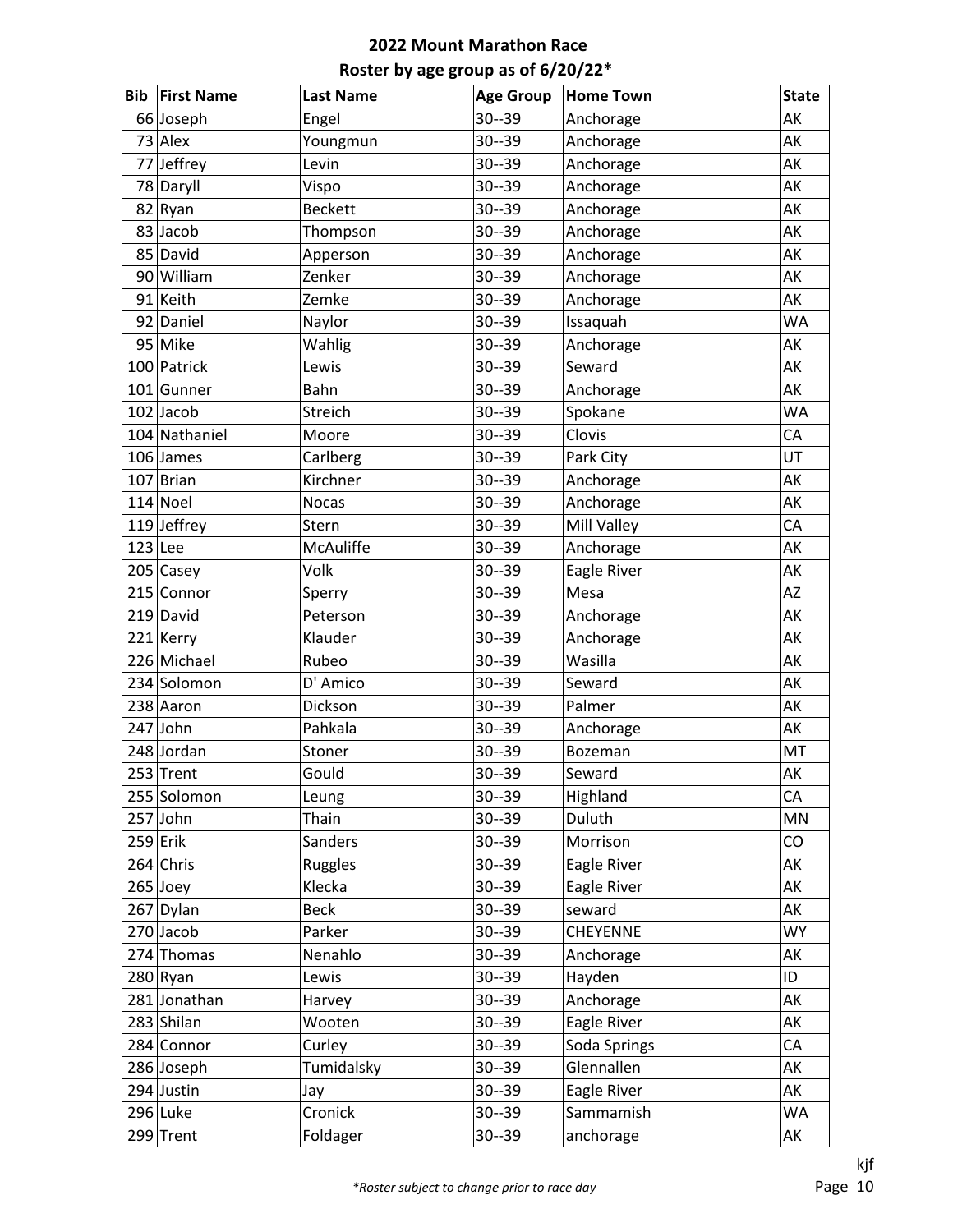| Bib       | <b>First Name</b> | <b>Last Name</b> | <b>Age Group</b> | <b>Home Town</b> | <b>State</b> |
|-----------|-------------------|------------------|------------------|------------------|--------------|
|           | 300 David M       | Lorring          | $30 - 39$        | Soldotna         | AK           |
|           | 304 Andrew        | Dougherty        | $30 - 39$        | Salt Lake City   | UT           |
|           | 310 Jared         | Wallace          | $30 - 39$        | Seward           | AK           |
|           | 317 Walter        | Moore            | $30 - 39$        | Kasilof          | AK           |
|           | 401 Robert        | Simpson          | $30 - 39$        | Newberg          | <b>OR</b>    |
|           | 409 Jamin         | Agosti           | $30 - 39$        | Anchorage        | AK           |
|           | $412$ Hans        | Hallinen         | $30 - 39$        | Anchorage        | AK           |
| $413$ Zan |                   | <b>Butler</b>    | $30 - 39$        | Seattle          | <b>WA</b>    |
|           | 432 Michael       | Craytor          | $30 - 39$        | Seward           | AK           |
|           | 440 Corbin        | Stirling         | $30 - 39$        | Seward           | AK           |
|           | 446 Patrick       | McAnally         | $30 - 39$        | Anchorage        | AK           |
|           | 456 Jason         | <b>Bressler</b>  | $30 - 39$        | Anchorage        | AK           |
|           | 462 Nathan        | Grilliot         | $30 - 39$        | Wasilla          | AK           |
|           | 464 Michael       | Tunseth          | $30 - 39$        | Kenai            | AK           |
|           | $469$ Jesse       | <b>Brady</b>     | $30 - 39$        | Anchorage        | AK           |
|           | 470 William       | Johnson          | $30 - 39$        | ANCHORAGE        | AK           |
|           | 472 Tyler         | <b>Beckes</b>    | $30 - 39$        | Anchorage        | AK           |
|           | 477 Benjamin      | Parker           | $30 - 39$        | Wasilla          | AK           |
|           | 480 Kraig         | Mansfield        | $30 - 39$        | Anchorage        | AK           |
|           | 482 Patrick       | Hanrahan         | $30 - 39$        | Anchorage        | AK           |
|           | $483$ Sean        | Finney           | $30 - 39$        | North Pole       | AK           |
|           | 486 Michael       | Stephan          | $30 - 39$        | Simi Valley      | CA           |
|           | 492 Hugh          | <b>Barnett</b>   | $30 - 39$        | Anchorage        | AK           |
|           | 493 Jordan        | Bancroft         | $30 - 39$        | Anchorage        | AK           |
|           | 495 Caleb         | Eppler           | $30 - 39$        | Nevada           | <b>ΤΧ</b>    |
|           | 498 Timothy       | Brown            | $30 - 39$        | Greybull         | <b>WY</b>    |
|           | 501 Jordan        | Cole             | $30 - 39$        | <b>Big Lake</b>  | AK           |
|           | $503$ Dan         | McIntosh         | $30 - 39$        | Sterling         | AK           |
|           | 504 Steven        | Pavek            | $30 - 39$        | Anchorage        | AK           |
|           | 507 Jesse         | Peragine         | $30 - 39$        | Golden           | CO           |
|           | 518 Christopher   | Peterson         | $30 - 39$        | Windsor          | CO           |
|           | $7$ Max           | King             | 40--49           | Bend             | <b>OR</b>    |
|           | 8Benjamin         | Marvin           | 40--49           | Palmer           | AK           |
|           | $9$ Erik          | Johnson          | 40--49           | Seward           | AK           |
|           | 17 Jerome         | Ross             | 40--49           | Anchorage        | AK           |
|           | $21$ Ben          | Ward             | 40--49           | Anchorage        | AK           |
|           | $23$ Adam         | Jensen           | 40--49           | Anchorage        | AK           |
|           | 26 Jason          | Lamoreaux        | 40--49           | Anchorage        | AK           |
|           | $28$ Tor          | Christopherson   | 40--49           | Anchorage        | AK           |
|           | 29 Matthew        | Novakovich       | 40--49           | Anchorage        | АK           |
|           | 30 Craig          | Taylor           | 40--49           | Eagle river      | AK           |
|           | 35 Charles        | DiMarzio         | 40--49           | SEWARD           | AK           |
|           | 38 A William      | Stoll            | 40--49           | Anchorage        | AK           |
|           | $47$ Tom          | Ritchie          | 40--49           | Girdwood         | AK           |
|           | 48 Patrick        | Conway           | 40--49           | Anchorage        | AK           |
|           | 57 Brandon        | Rinner           | 40--49           | Anchorage        | AK           |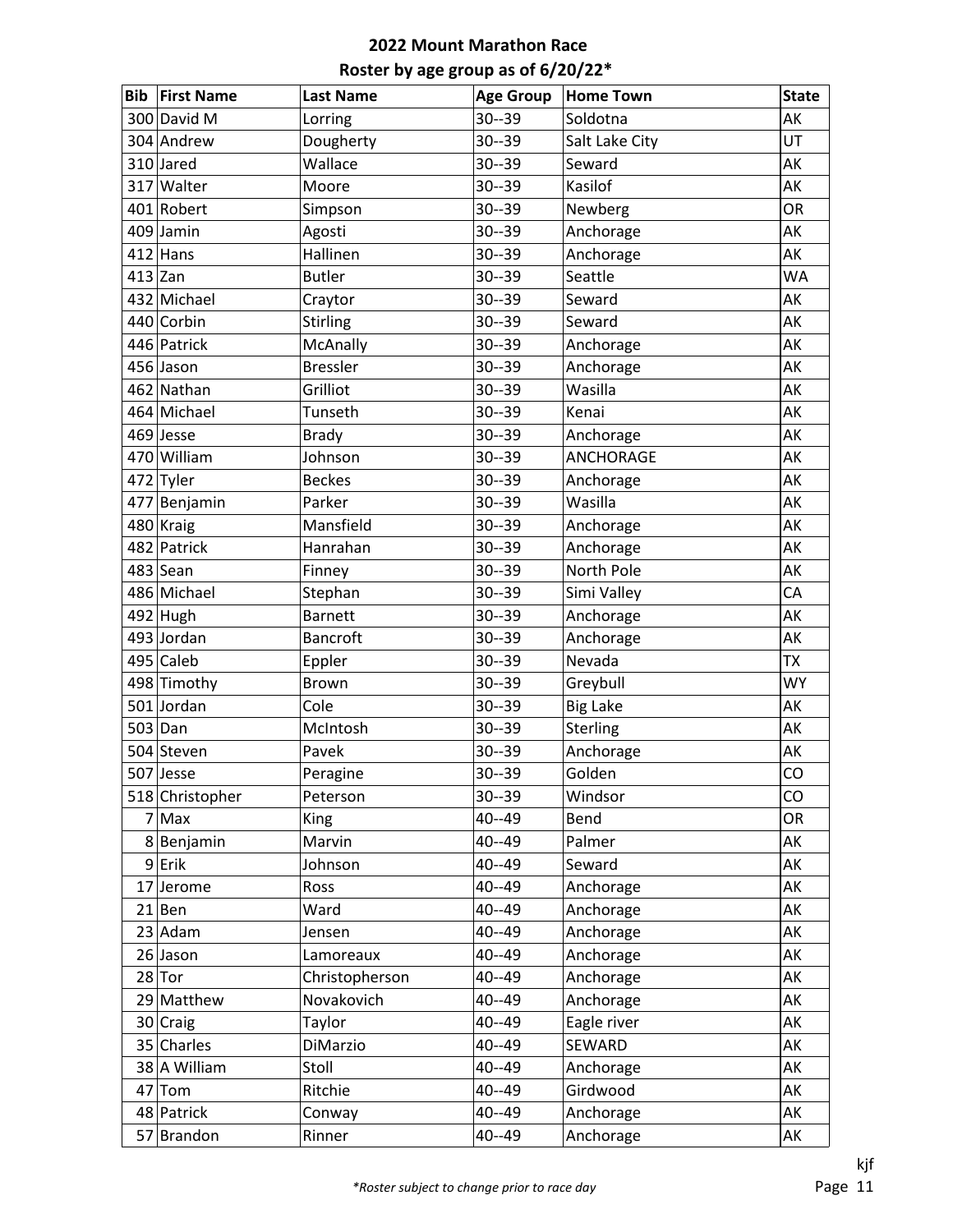| <b>Bib</b> | <b>First Name</b> | <b>Last Name</b> | <b>Age Group</b> | <b>Home Town</b> | <b>State</b> |
|------------|-------------------|------------------|------------------|------------------|--------------|
|            | 61 Derek          | Nottingham       | 40--49           | Eagle River      | AK           |
|            | 62 Darin          | Markwardt        | 40--49           | Palmer           | AK           |
|            | 68 Luke           | Duffy            | $40 - 49$        | Anchorage        | AK           |
|            | 74 Brian          | Haviland         | $40 - 49$        | Anchorage        | AK           |
|            | 84 Alex           | Alonso           | $40 - 49$        | Eagle River      | AK           |
|            | 93 Dorian         | Gross            | $40 - 49$        | <b>Boulder</b>   | CO           |
|            | 99 Rocky          | Elhard           | $40 - 49$        | Seward           | AK           |
|            | 105 Jared         | Kirkham          | $40 - 49$        | Anchorage        | AK           |
|            | 108 Christopher   | Cornelius        | $40 - 49$        | Girdwood         | AK           |
|            | $113$ Noah        | Zogas            | $40 - 49$        | Anchorage        | AK           |
|            | 115 Corey         | Kline            | 40--49           | <b>Boulder</b>   | CO           |
|            | $116$ James       | Miller           | $40 - 49$        | Anchorage        | AK           |
|            | 117 Jeremy        | Hoagland         | 40--49           | Wasilla          | AK           |
|            | 118 Scott         | Gerlach          | $40 - 49$        | Chugiak          | AK           |
|            | $121$ Scott       | Talbert          | $40 - 49$        | Salem            | OR           |
|            | $204$ Wes         | Hoskins          | $40 - 49$        | Palmer           | AK           |
|            | 206 Brian         | Pautzke          | $40 - 49$        | Girdwood         | AK           |
|            | $210$  Evan       | Jones            | $40 - 49$        | Monument         | CO           |
|            | $211$ Scott       | Henry            | $40 - 49$        | Anchorage        | AK           |
|            | 213 Patrick       | Stinson          | $40 - 49$        | Anchorage        | AK           |
|            | 223 Bryan         | Hardy            | 40--49           | Girdwood         | AK           |
|            | $233$ John        | Heimerl          | $40 - 49$        | Anchorage        | AK           |
|            | $242$ Ted         | Paprocki         | 40--49           | Anchorage        | AK           |
|            | 245 Shawn         | Naber            | $40 - 49$        | Anchorage        | AK           |
|            | $250$ Jacob       | Case             | $40 - 49$        | Fairbanks        | AK           |
|            | $260$ Jacob       | Kelly            | $40 - 49$        | Anchorage        | AK           |
|            | 261 Travis        | Jewell           | $40 - 49$        | Cairo            | <b>NE</b>    |
|            | $263$ Luca        | Roncoroni        | $40 - 49$        | DROEBAK, Norway  | none         |
|            | 266 Cameron       | Reitmeier        | $40 - 49$        | Anchorage        | AK           |
|            | $269$ Todd        | <b>Bethard</b>   | $40 - 49$        | ANCHORAGE        | AK           |
|            | $271$ Dan         | Linkhart         | $40 - 49$        | Seward           | AK           |
|            | 276 Jason         | <b>Buckbee</b>   | 40--49           | Soldotna         | AK           |
|            | 278 Benjamin      | Uffenbeck        | $40 - 49$        | Anchorage        | AK           |
|            | $279$ Keith       | Weinhold         | 40--49           | Anchorage        | AK           |
|            | 282 Edwin         | Shutt            | $40 - 49$        | Anchorage        | AK           |
|            | 297 Mike          | Beiergrohslein   | 40--49           | Eagle River      | AK           |
|            | 298 Cory          | Jones            | 40--49           | Wasilla          | AK           |
|            | 303 Joshua        | Thomas           | $40 - 49$        | Seward           | AK           |
|            | $306$ Sam         | Satathite        | 40--49           | Soldotna         | AK           |
|            | $311$ Karl        | Mechtenberg      | 40--49           | Seward           | AK           |
|            | $312$ Todd        | Brownson         | $40 - 49$        | Anchorage        | AK           |
|            | 322 Westley       | Dahlgren         | $40 - 49$        | Anchorage        | AK           |
|            | 402 Jason         | Clark            | 40--49           | Chittenango      | <b>NY</b>    |
|            | 406 Allen         | Clendaniel       | $40 - 49$        | Anchorage        | AK           |
|            | $419$ Kyle        | Kelley           | $40 - 49$        | Girdwood         | AK           |
|            | 422 Jason         | Moore            | 40--49           | Anchorage        | AK           |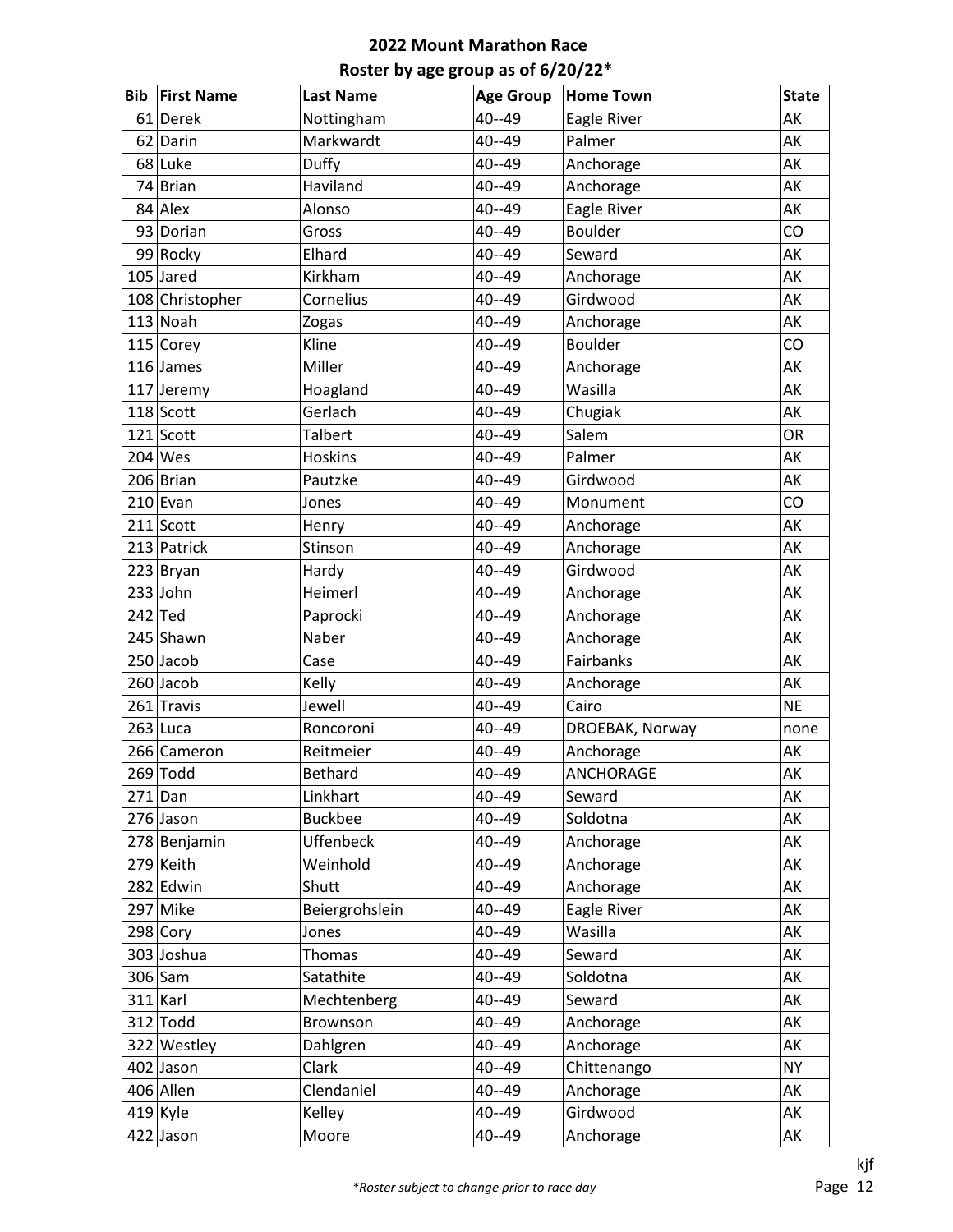| <b>Bib</b>  | <b>First Name</b> | <b>Last Name</b> | <b>Age Group</b> | <b>Home Town</b>        | <b>State</b> |
|-------------|-------------------|------------------|------------------|-------------------------|--------------|
|             | 426 Aaron         | Kusano           | $40 - 49$        | <b>ANCHORAGE</b>        | AK           |
|             | 430 Christopher   | Booth            | 40--49           | Edina                   | MN           |
|             | $444$ Todd        | Stull            | $40 - 49$        | Fort Hood               | <b>ΤΧ</b>    |
|             | 445 John          | White            | 40--49           | Eagle river             | AK           |
|             | 449 Brian         | Deatherage       | 40--49           | Tucson                  | AZ           |
|             | 458 Jason         | McLennan         | 40--49           | Anchorage               | AK           |
|             | 459 Daniel        | Willman          | $40 - 49$        | Anchorage               | AK           |
|             | 471 Orion         | Satori           | 40--49           | Soldotna                | AK           |
|             | 476 Matthew       | Cope             | 40--49           | Seward                  | AK           |
|             | 484 Ryan          | Anger            | 40--49           | Seward                  | AK           |
|             | 489 Nico          | Raffo            | 40--49           | Oakland                 | CA           |
|             | 491 Christopher   | Carlon           | 40--49           | Anchorage               | AK           |
|             | 494 Brian         | <b>Burns</b>     | 40--49           | Fritz creek             | AK           |
|             | 499 Alejandro     | Pena             | 40--49           | ANCHORAGE               | AK           |
|             | 500 Jonny         | Hughes           | 40--49           | Anchorage               | AK           |
|             | 509 Daniel        | Crouse           | 40--49           | Milwaukee               | WI           |
|             | $510$ Shon        | Robinson         | 40--49           | Kimberly                | ID           |
|             | 511 Jason         | Richardson       | 40--49           | Norfolk                 | VA           |
|             | 20 Matias         | Saari            | $50 - 59$        | Anchorage               | AK           |
|             | 25 Shawn          | Erchinger        | $50 - 59$        | <b>Colorado Springs</b> | CO           |
|             | 50 Bernard        | Boettcher        | $50 - 59$        | Silt                    | CO           |
|             | 63 Andrew         | Stavich          | $50 - 59$        | Anchorage               | AK           |
|             | 64 Troy           | Larson           | $50 - 59$        | Anchorage               | AK           |
|             | 70 Isaac          | Bertschi         | $50 - 59$        | Anchorage               | AK           |
|             | 71 Andrew         | Duenow           | $50 - 59$        | Anchorage               | AK           |
|             | 72 Harlow         | Robinson         | $50 - 59$        | Anchorage               | AK           |
|             | $80$ Jim          | McDonough        | $50 - 59$        | Anchorage               | AK           |
|             | 96 Clint          | Mccool           | $50 - 59$        | Anchorage               | AK           |
|             | $112$ Mike        | Heatwole         | $50 - 59$        | Anchorage               | AK           |
|             | $122$ Brad        | Benter           | $50 - 59$        | Anchorage               | AK           |
|             | 207 Lance         | Kopsack          | $50 - 59$        | Palmer                  | AK           |
|             | $209$ John        | Clark            | $50 - 59$        | Palmer                  | AK           |
|             | 212 David         | Owens            | $50 - 59$        | Eagle River             | AK           |
|             | $217$ Bryan       | Templeman        | $50 - 59$        | Anchorage               | AK           |
|             | $218$ Brian       | Fish             | $50 - 59$        | Palmer                  | АK           |
|             | 220 Douglas       | Ketterer         | $50 - 59$        | Anchorage               | AK           |
|             | 222 Stephen       | Mayer            | $50 - 59$        | Anchorage               | AK           |
|             | 224 Scott         | Gage             | $50 - 59$        | Anchorage               | AK           |
|             | 227 Alec          | Kay              | $50 - 59$        | Anchorage               | AK           |
|             | $232$ Mark        | Fineman          | $50 - 59$        | Anchorage               | AK           |
|             | $235$ Kris        | <b>Burnett</b>   | $50 - 59$        | Anchorage               | AK           |
|             | $236$ John        | Kogl             | $50 - 59$        | Valparaiso              | IN           |
|             | $240$ Mike        | Kramer           | $50 - 59$        | Talkeetna               | AK           |
|             | 249 Michael       | Michener         | $50 - 59$        | Eagle River             | AK           |
| $251$  Bill |                   | Wood             | $50 - 59$        | Kenai                   | AK           |
|             | $254$ Brede       | Emtman           | $50 - 59$        | Eagle River             | AK           |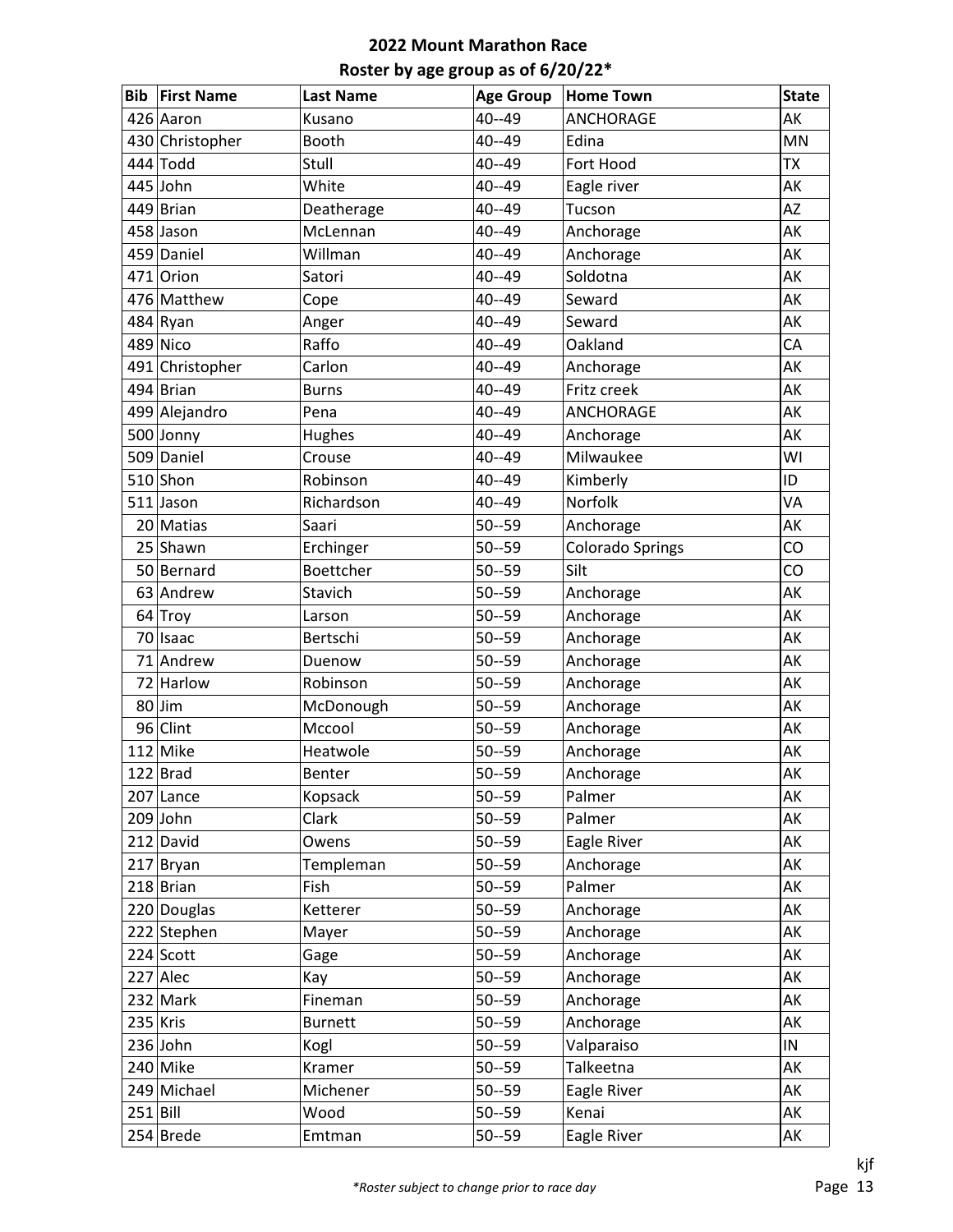| <b>Bib</b> | <b>First Name</b>  | <b>Last Name</b> | <b>Age Group</b> | <b>Home Town</b>                 | <b>State</b> |
|------------|--------------------|------------------|------------------|----------------------------------|--------------|
|            | $258$ Paul         | <b>Braa</b>      | $50 - 59$        | Petaluma                         | CA           |
| $262$ Jeff |                    | Pace             | $50 - 59$        | Cupertino                        | CA           |
|            | 272 Joseph         | <b>Hawkins</b>   | $50 - 59$        | Palmer                           | AK           |
|            | $291$ Brian        | Gross            | $50 - 59$        | Anchorage                        | AK           |
|            | $292$ Scott        | <b>Babos</b>     | $50 - 59$        | Manchester                       | <b>WA</b>    |
|            | 293 Michael        | Johnson          | $50 - 59$        | Salt Lake City                   | UT           |
|            | 295 Keith          | Cook             | $50 - 59$        | Eagle River                      | AK           |
|            | 302 Marten         | Martensen        | $50 - 59$        | Anchorage                        | AK           |
|            | 403 Donald         | Fanning          | $50 - 59$        | Anchorage                        | AK           |
|            | $405$ Glen         | Anderson         | $50 - 59$        | Seward                           | AK           |
|            | 408 Mark           | Tuovinen         | $50 - 59$        | Anchorage                        | AK           |
|            | 411 Norman Anthony | Adams            | $50 - 59$        | Eagle River                      | AK           |
|            | 415 Jason          | Moorman          | $50 - 59$        | Anchorage                        | AK           |
|            | $418$ Brian        | Stoecker         | $50 - 59$        | Anchorage                        | AK           |
|            | $421$  Evan        | Steinhauser      | $50 - 59$        | Eagle River                      | AK           |
|            | $423$ John         | <b>Browne</b>    | $50 - 59$        | Anchorage                        | AK           |
|            | 425 Russell        | Storjohann       | $50 - 59$        | Anchorage                        | AK           |
|            | 434 Christopher    | Gionet           | $50 - 59$        | Anchorage                        | AK           |
|            | 436 Gregory        | Lincoln          | $50 - 59$        | <b>Bethel</b>                    | AK           |
|            | 438 Steve          | Parrish          | $50 - 59$        | Palmer                           | AK           |
| $442$ Jeff |                    | Clowers          | $50 - 59$        | San Jose                         | CA           |
|            | 455 James          | <b>SORRELS</b>   | $50 - 59$        | Orlando                          | FL.          |
|            | $457$ Chad         | Arthur           | $50 - 59$        | Soldotna                         | AK           |
|            | $461$ Mark         | <b>Strbiak</b>   | $50 - 59$        | Seattle                          | <b>WA</b>    |
|            | 465 David          | Johnson          | $50 - 59$        | Aurora                           | CO           |
|            | 466 Eugene         | Chang            | $50 - 59$        | Anchorage                        | AK           |
|            | 468 Tyler          | Johnson          | $50 - 59$        | Nome                             | AK           |
|            | 473 Timothy        | Garbe            | $50 - 59$        | Eagle River                      | AK           |
|            | $481$ Mike         | De Abreu         | $50 - 59$        | Arnprior                         | none         |
|            | 485 Thomas         | <b>Bjellos</b>   | $50 - 59$        | <b>BIG LAKE</b>                  | MN           |
|            | 512 Lance          | Allen            | $50 - 59$        | Kanab                            | UT           |
|            | 517 Kalvin         | Young            | $50 - 59$        | Anchorage                        | AK           |
|            | 33 Barney          | Griffith         | $60 - 69$        | Anchorage                        | AK           |
|            | 98 Karl            | Romig            | $60 - 69$        | Cooper Landing                   | AK           |
|            | 201 Samuel         | Young            | $60 - 69$        | Seward                           | AK           |
|            | 202 Michael        | Cooney           | $60 - 69$        | Moose Pass                       | AK           |
|            | $208$ Dan          | Marshall         | $60 - 69$        | Seward                           | AK           |
|            | $214$ James        | Murray           | $60 - 69$        | Wasilla                          | AK           |
|            | 216 Steve          | Gilles           | $60 - 69$        | Indian                           | AK           |
|            | $225$ Braun        | Kopsack          | $60 - 69$        | Palmer                           | АK           |
| $237$ Flip |                    | Foldager         | $60 - 69$        | Hope                             | AK           |
|            | 268 Michael        | <b>Tranel</b>    | $60 - 69$        | <b>Yellowstone National Park</b> | <b>WY</b>    |
| $273$ Jim  |                    | Renkert          | $60 - 69$        | Anchorage                        | АK           |
|            | $277$ Neil         | Lamothe          | $60 - 69$        | Anchorage                        | AK           |
|            | 290 Gerard         | Greenway         | $60 - 69$        | Kodiak                           | AK           |
|            | $301$ Steve        | Buchanan         | $60 - 69$        | Kingman                          | AZ           |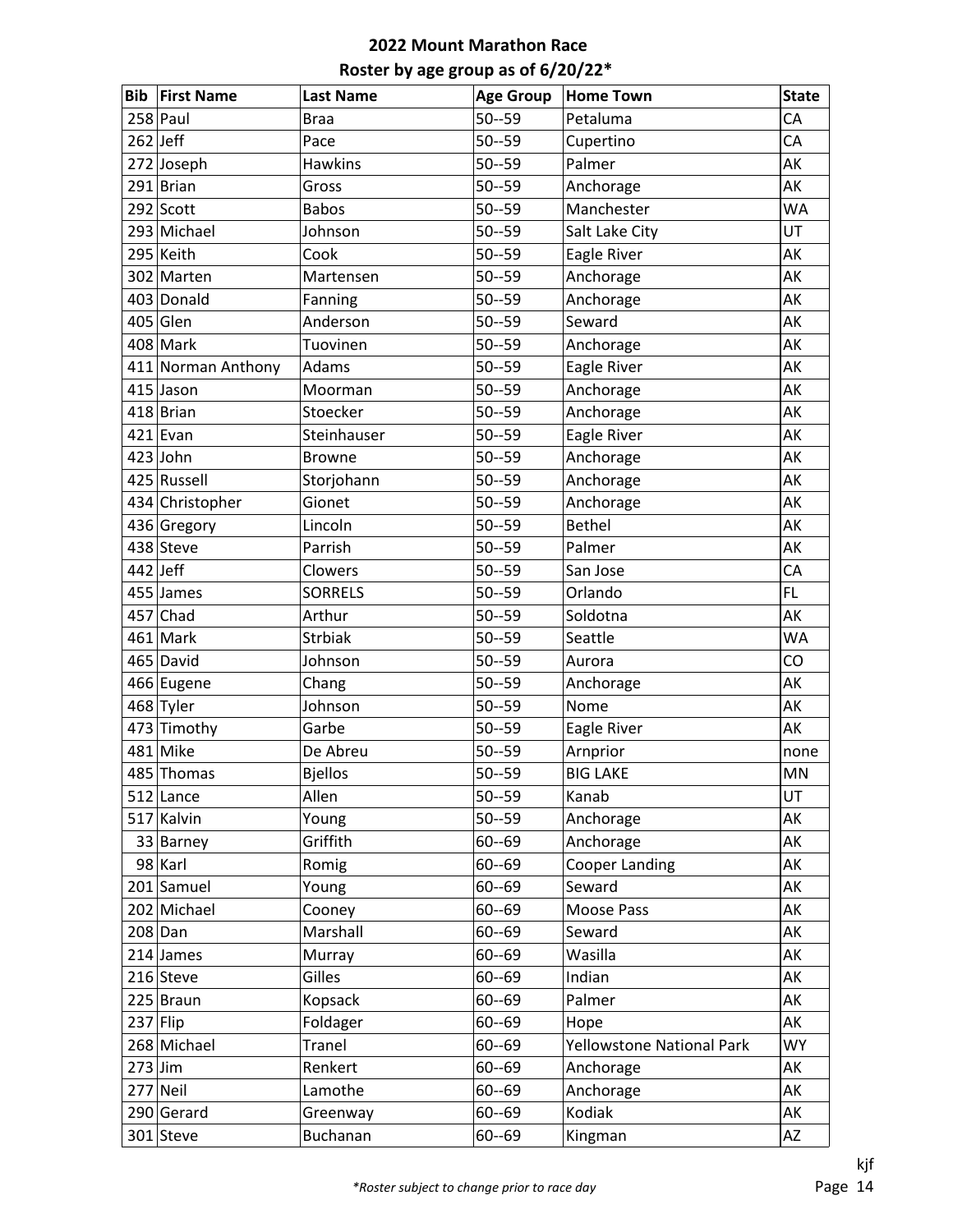| <b>Bib</b> | <b>First Name</b> | <b>Last Name</b> | <b>Age Group</b> | <b>Home Town</b>   | <b>State</b> |
|------------|-------------------|------------------|------------------|--------------------|--------------|
|            | 305 Clinton       | Playle           | $60 - 69$        | Wasilla            | AK           |
| $313$ Bill |                   | Spencer          | $60 - 69$        | Anchorage          | AK           |
|            | 315 Everett       | Billingslea      | $60 - 69$        | Seattle            | <b>WA</b>    |
|            | 316 Darin         | Marin            | $60 - 69$        | Anchorage          | AK           |
|            | 318 Steve         | Carroll          | $60 - 69$        | Anchorage          | AK           |
|            | 319 DuWayne       | Ruzicka          | $60 - 69$        | Anchorage          | AK           |
|            | 320 Michael       | Lucas            | $60 - 69$        | Anchorage          | AK           |
|            | $404$ Mike        | McLaughlin       | $60 - 69$        | Anchorage          | AK           |
|            | 410 Steve         | Mckeever         | $60 - 69$        | Anchorage          | AK           |
|            | $414$ Brian       | Hesprich         | $60 - 69$        | De Pere            | WI           |
|            | $416$ Alex        | Slivka           | $60 - 69$        | Anchorage          | AK           |
|            | $417$ Mark        | Jacobsen         | $60 - 69$        | Anchorage          | AK           |
|            | 427 Andrew        | Daoust           | $60 - 69$        | Anchorage          | AK           |
|            | 429 Timothy       | <b>Branson</b>   | $60 - 69$        | La Habra           | CA           |
|            | 431 Trent         | <b>Boggs</b>     | $60 - 69$        | Soldotna           | AK           |
|            | $437$ Paul        | Pedersen         | $60 - 69$        | Soldotna           | AK           |
|            | 443 Robert        | Forgit           | $60 - 69$        | Anchorage          | AK           |
|            | 467 Brent         | Williams         | $60 - 69$        | Anchorage          | AK           |
|            | 474 Chester       | Showalter        | $60 - 69$        | Palmer             | AK           |
|            | 478 Robert        | Souders          | $60 - 69$        | Andover            | OH           |
| 487 Ali    |                   | Albayrak         | $60 - 69$        | <b>STANLEY</b>     | <b>NC</b>    |
|            | $514$ Dirk        | <b>Brodish</b>   | $60 - 69$        | Anchorage          | AK           |
|            | $515$ Paul        | Gionet           | $60 - 69$        | Anchorage          | AK           |
|            | 516 Peter         | Hopkins          | $60 - 69$        | Anchorage          | AK           |
|            | 308 David         | Rebischke        | $70 - 79$        | Anchorage          | AK           |
|            | 309 David         | Aquino           | $70 - 79$        | Anchorage          | AK           |
|            | $314$ Kurt        | Blumberg         | $70 - 79$        | Fairbanks          | AK           |
|            | 407 Ernest        | Stolen           | $70 - 79$        | Anchorage          | AK           |
|            | 424 Bruce         | Davison          | $70 - 79$        | Anchorage          | AK           |
|            | $433$ Norm        | Johnson          | $70 - 79$        | Anchorage          | AK           |
|            | 435 Kneeland      | Taylor           | $70 - 79$        | Anchorage          | AK           |
|            | 441 Thomas        | Meacham          | $70 - 79$        | Anchorage          | AK           |
|            | 447 Michael       | Davidson         | $70 - 79$        | <b>Green River</b> | <b>WY</b>    |
|            | 448 George        | Haugen           | 70--79           | Anchorage          | AK           |
|            | 450 Clarence      | Pautzke          | $70 - 79$        | Anchorage          | AK           |
|            | 451 William       | Thompson         | $70 - 79$        | St Helena          | CA           |
|            | 452 Glenn         | Tinker           | 70--79           | Soldotna           | AK           |
|            | 453 William       | English          | 70--79           | Anchorage          | AK           |
|            | 513 Timothy       | Bowler           | $70 - 79$        | Santa Barbara      | CA           |
|            | $420$ Fred        | Moore            | 80--89           | Seward             | AK           |
|            | 428 Roger         | Kemppel          | 80--89           | Anchorage          | AK           |
|            | $439$ Chad        | Resari           | 80--89           | Anchorage          | АK           |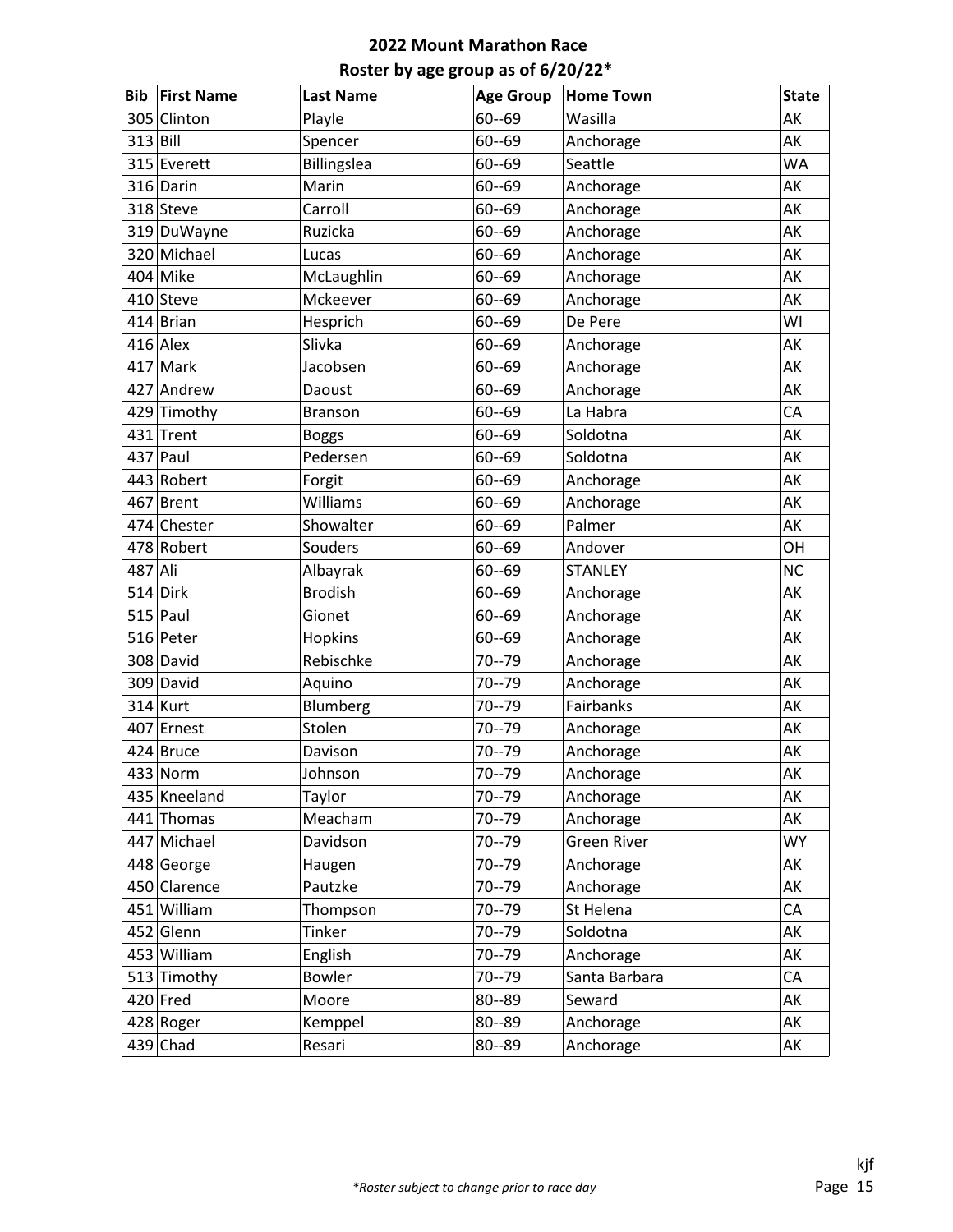|   | <b>Bib First Name</b> | <b>Last Name</b> | <b>Age Group</b> | <b>Home Town</b>  | <b>State</b> |  |  |  |
|---|-----------------------|------------------|------------------|-------------------|--------------|--|--|--|
|   | <b>Women's Race</b>   |                  |                  |                   |              |  |  |  |
|   | 2 Ruby                | Lindquist        | $18 - 29$        | Moose Pass        | AK           |  |  |  |
|   | 5 Klaire              | Rhodes           | $18 - 29$        | Anchorage         | AK           |  |  |  |
| 7 | Novie                 | McCabe           | $18 - 29$        | Winthrop          | <b>WA</b>    |  |  |  |
|   | $9$ Kendall           | Kramer           | $18 - 29$        | Fairbanks         | AK           |  |  |  |
|   | 10 Olivia             | Amber            | $18 - 29$        | San Francisco     | CA           |  |  |  |
|   | $13$ Abby             | Jahn             | $18 - 29$        | Juneau            | AK           |  |  |  |
|   | 14 Nowelle            | Spencer          | $18 - 29$        | Anchorage         | AK           |  |  |  |
|   | 17 Hannah             | Lies             | $18 - 29$        | Anchorage         | AK           |  |  |  |
|   | $19 R$ ya             | Berrigan         | $18 - 29$        | Palmer            | AK           |  |  |  |
|   | 21 Sophie             | Wright           | $18 - 29$        | Bellingham        | <b>WA</b>    |  |  |  |
|   | 23 Aubrey             | LeClair          | $18 - 29$        | Anchorage         | AK           |  |  |  |
|   | 24 Elizabeth          | Ruimveld         | $18 - 29$        | Wasilla           | AK           |  |  |  |
|   | 25 Megan              | Neale            | $18 - 29$        | Anchorage         | AK           |  |  |  |
|   | 26 Kinsey             | Loan             | $18 - 29$        | Eagle River       | AK           |  |  |  |
|   | 27 Annie              | Connelly         | $18 - 29$        | Eagle River       | AK           |  |  |  |
|   | 28 Quincy             | Donley           | $18 - 29$        | Anchorage         | AK           |  |  |  |
|   | 32 Clare              | Cook             | $18 - 29$        | Eagle River       | AK           |  |  |  |
|   | 33 Mira               | Lammers          | $18 - 29$        | <b>Broomfield</b> | CO           |  |  |  |
|   | 36 Adrianna           | Proffitt         | $18 - 29$        | Chugiak           | AK           |  |  |  |
|   | 37 Rachel             | Russell          | $18 - 29$        | Eagle River       | AK           |  |  |  |
|   | 39 Sabrina            | Farmer           | $18 - 29$        | Anchorage         | AK           |  |  |  |
|   | 41 Lucy               | Young            | $18 - 29$        | Anchorage         | AK           |  |  |  |
|   | 42 Jocelyn            | Kopsack          | $18 - 29$        | Palmer            | AK           |  |  |  |
|   | 43 Aila               | Berrigan         | $18 - 29$        | Palmer            | AK           |  |  |  |
|   | 46 Claire             | Nelson           | $18 - 29$        | Eagle River       | AK           |  |  |  |
|   | 49 Emily              | Walsh            | $18 - 29$        | Eagle River       | AK           |  |  |  |
|   | 50 Katey              | Houser           | $18 - 29$        | Palmer            | AK           |  |  |  |
|   | $51$ Jenna            | DiFolco          | $18 - 29$        | Fairbanks         | AK           |  |  |  |
|   | 53 Alejandra          | Legate           | $18 - 29$        | Anchorage         | AK           |  |  |  |
|   | 54 Sarah              | Freistone        | $18 - 29$        | Anchorage         | AK           |  |  |  |
|   | 56 Mackenzie          | Barnwell         | $18 - 29$        | Seward            | AK           |  |  |  |
|   | $61$ Sarah            | Cosgrave         | $18 - 29$        | Anchorage         | AK           |  |  |  |
|   | 62 Maria              | Cvancara         | $18 - 29$        | Anchorage         | AK           |  |  |  |
|   | 63 Isabel             | Barnwell         | $18 - 29$        | Seward            | AK           |  |  |  |
|   | 64 Tori               | Hickel           | $18 - 29$        | Anchorage         | AK           |  |  |  |
|   | $67$ lvy              | Eski             | $18 - 29$        | Anchorage         | AK           |  |  |  |
|   | 68 Kaylee             | Wilcox           | $18 - 29$        | Anchorage         | AK           |  |  |  |
|   | 72 Tatjana            | Spaic            | $18 - 29$        | Palmer            | AK           |  |  |  |
|   | 78 Grace              | Fritzel          | $18 - 29$        | Anchorage         | AK           |  |  |  |
|   | 84 Hannah             | <b>Beutler</b>   | $18 - 29$        | Seward            | AK           |  |  |  |
|   | 86 Marion             | Woods            | $18 - 29$        | Anchorage         | AK           |  |  |  |
|   | 90 Hannah             | Ingrim           | $18 - 29$        | Girdwood          | AK           |  |  |  |
|   | 93 Karina             | Packer           | $18 - 29$        | Anchorage         | AK           |  |  |  |
|   | 94 Shelby             | Sieminski        | $18 - 29$        | Seward            | AK           |  |  |  |
|   | 96 Jessica            | Pahkala          | $18 - 29$        | Anchorage         | AK           |  |  |  |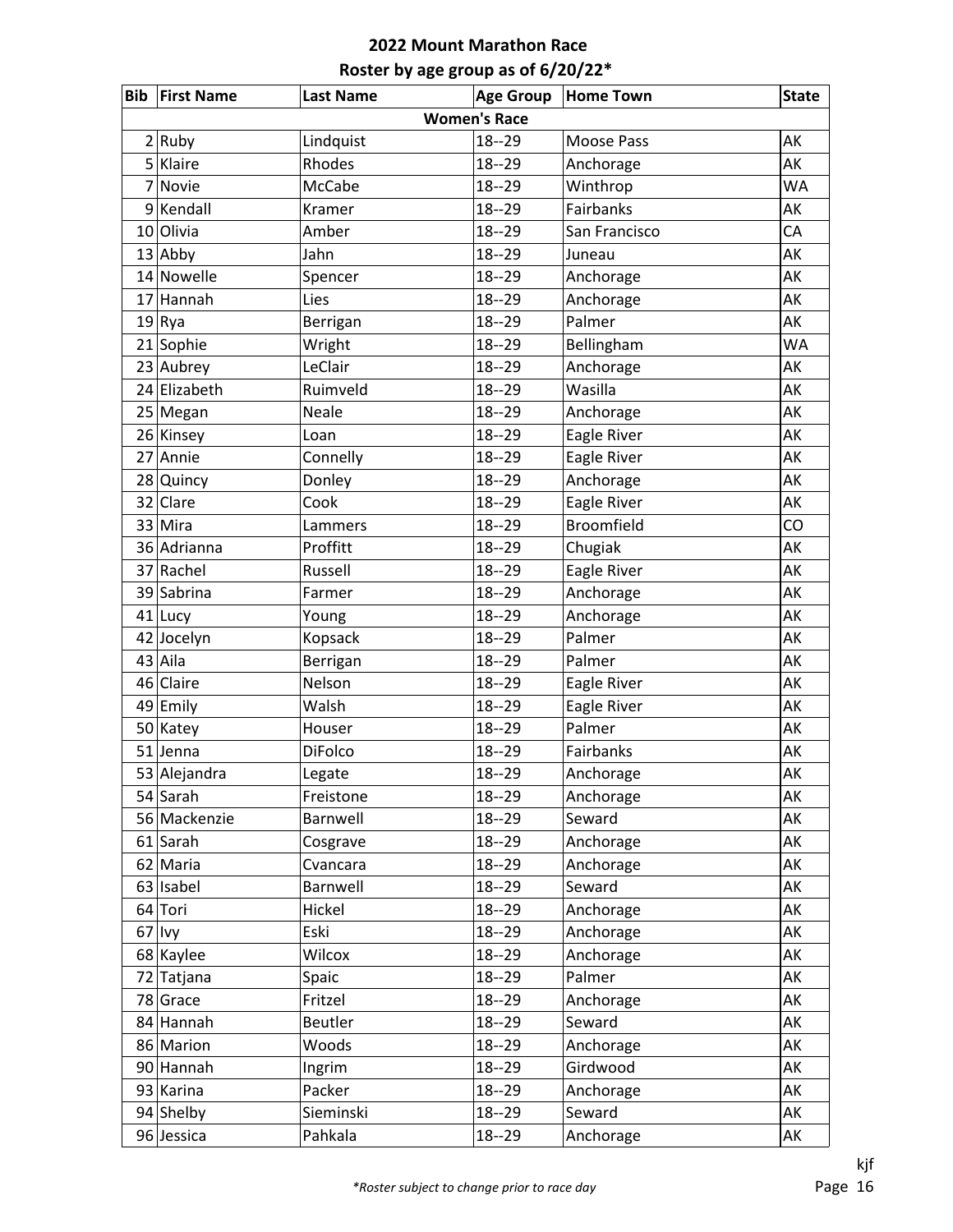| Bib        | <b>First Name</b> | <b>Last Name</b> | <b>Age Group</b> | <b>Home Town</b> | <b>State</b> |
|------------|-------------------|------------------|------------------|------------------|--------------|
|            | 98 Jordan         | Strausbaugh      | $18 - 29$        | Soldotna         | AK           |
|            | 99 Annika         | Nilsson          | $18 - 29$        | Seward           | AK           |
|            | $100$ Zoe         | Chang            | $18 - 29$        | Anchorage        | AK           |
|            | 104 Heidi         | Booher           | $18 - 29$        | Chugiak          | AK           |
|            | 105 Kylie         | Judd             | $18 - 29$        | Anchorage        | AK           |
|            | 109 Sofija        | Spaic            | $18 - 29$        | Palmer           | AK           |
| $204$ Ava  |                   | Harren           | $18 - 29$        | <b>Boise</b>     | ID           |
|            | 219 Sarah         | Nicholas         | $18 - 29$        | Anchorage        | AK           |
|            | 220 Samantha      | Allen            | $18 - 29$        | Seward           | AK           |
|            | 228 Caitlin       | Gohr             | $18 - 29$        | Anchorage        | AK           |
|            | 233 Brenna        | Berry            | $18 - 29$        | Homer            | AK           |
|            | 236 Dreanna       | Owens            | $18 - 29$        | Eagle River      | AK           |
|            | 237 Abigail       | Robinson         | $18 - 29$        | Kimberly         | ID           |
|            | 238 Maranatha     | <b>Brueckner</b> | $18 - 29$        | Seward           | AK           |
|            | $239$ Wren        | Dougherty        | $18 - 29$        | Seward           | AK           |
|            | 240 Piper         | Belmear          | $18 - 29$        | Eagle River      | AK           |
|            | 241 Ainsley       | Rinner           | $18 - 29$        | Anchorage        | AK           |
|            | 242 Lucy          | Hankins          | $18 - 29$        | Seward           | AK           |
| $243$ Ava  |                   | Cook             | $18 - 29$        | Eagle River      | AK           |
|            | 252 Ryann         | Dorris           | $18 - 29$        | Anchorage        | AK           |
|            | 257 Kayla         | Rowe-Knotek      | $18 - 29$        | Anchorage        | AK           |
|            | 259 Willow        | Schlenker        | $18 - 29$        | Gakona           | AK           |
|            | $264$ Eliza       | Zugg             | $18 - 29$        | Palmer           | AK           |
|            | 266 Alexandra     | Okeson           | $18 - 29$        | Anchorage        | AK           |
|            | 267 Kristen       | Peters           | $18 - 29$        | Eagle River      | AK           |
| $268$ Zoe  |                   | Hickel           | $18 - 29$        | Anchorage        | AK           |
|            | 270 Jenny         | Sheasley         | $18 - 29$        | Anchorage        | AK           |
|            | 272 Meret         | <b>Beutler</b>   | $18 - 29$        | Seward           | AK           |
|            | 278 Kaitlyn       | Kogl             | $18 - 29$        | Valparaiso       | IN           |
|            | 280 Erika         | Arthur           | $18 - 29$        | Soldotna         | AK           |
|            | 282 Taylor        | Thorn            | $18 - 29$        | Wasilla          | AK           |
| $284$ Ella |                   | Silverman        | $18 - 29$        | Anchorage        | AK           |
|            | 288 Madi          | Rollins          | $18 - 29$        | Seward           | AK           |
|            | $296$ Hana        | Cooney           | $18 - 29$        | Moose Pass       | AK           |
|            | 297 Josephine     | Crawford         | $18 - 29$        | Anchorage        | AK           |
|            | 298 Hannah        | Armbrust         | $18 - 29$        | Anchorage        | AK           |
|            | 300 Annika        | Goozen           | $18 - 29$        | Eagle River      | AK           |
|            | 305 Kassandra     | <b>Burke</b>     | $18 - 29$        | Anchorage        | AK           |
|            | 306 Kendal        | Strachan         | $18 - 29$        | Seward           | AK           |
|            | 312 Olive         | Heatwole         | $18 - 29$        | Anchorage        | AK           |
|            | 314 Ireland       | <b>Hicks</b>     | $18 - 29$        | Seward           | AK           |
|            | 316 Kelsey        | Roth             | $18 - 29$        | Palmer           | AK           |
|            | $424$ Zoee        | Beiergrohslein   | $18 - 29$        | Eagle River      | AK           |
|            | 425 Keegan        | Lorring          | $18 - 29$        | Soldotna         | AK           |
|            | 426 Caitlyn       | Walters          | $18 - 29$        | Oakland          | CA           |
|            | 427 Hannah        | Farr             | $18 - 29$        | Chugiak          | AK           |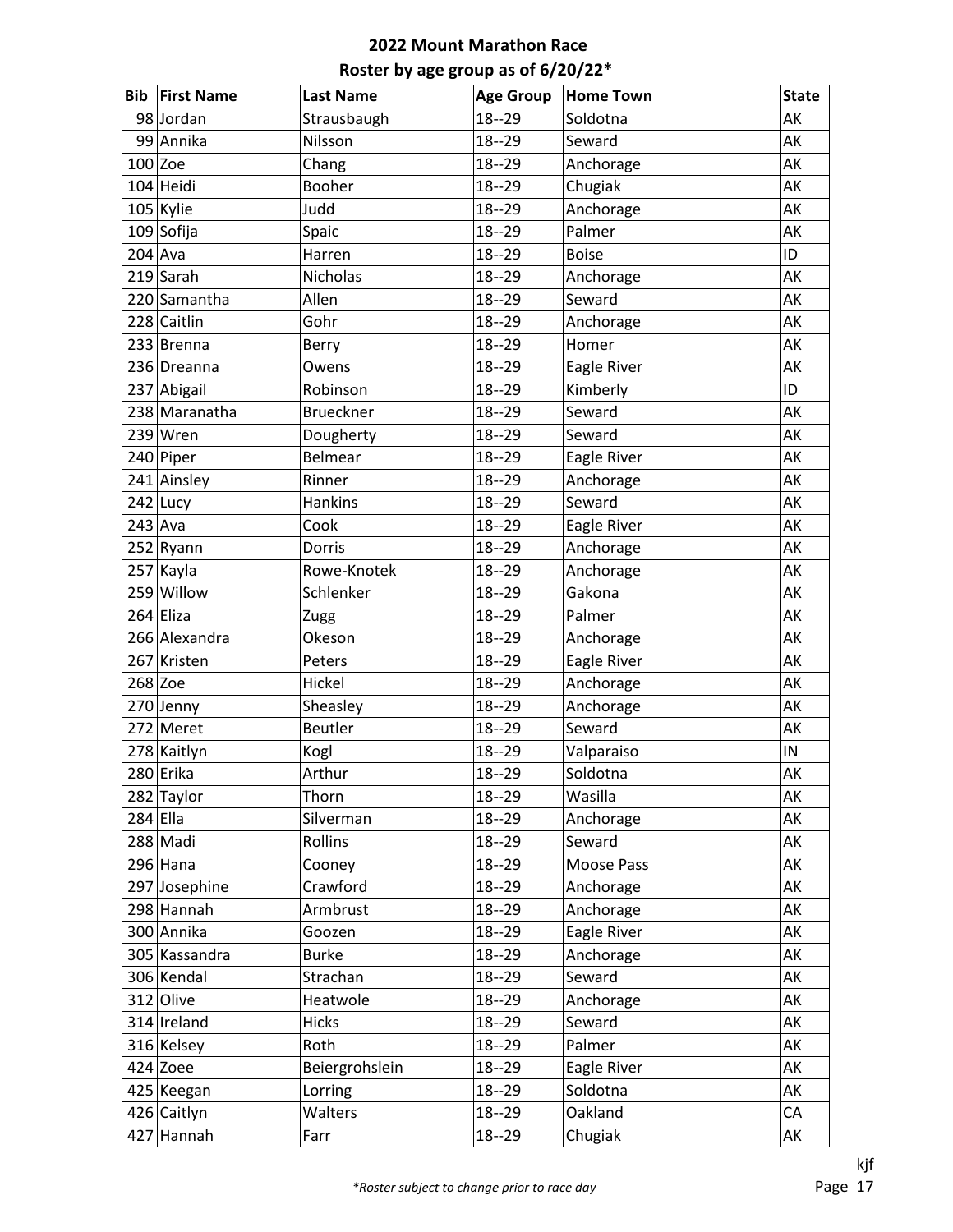| Bib | <b>First Name</b> | <b>Last Name</b> | <b>Age Group</b> | <b>Home Town</b>        | <b>State</b> |
|-----|-------------------|------------------|------------------|-------------------------|--------------|
|     | 428 Sarah         | Warnke           | $18 - 29$        | Eagle River             | AK           |
|     | 430 Lindsey       | Gerlach          | $18 - 29$        | Chugiak                 | AK           |
|     | 435 Hannah        | Gross            | $18 - 29$        | Anchorage               | AK           |
|     | 436 Araya         | Fejes            | $18 - 29$        | Seward                  | AK           |
|     | 438 Julianna      | Auld             | $18 - 29$        | Wasilla                 | AK           |
|     | 446 Jaden         | Trboyevich       | $18 - 29$        | Anchorage               | AK           |
|     | 447 Cydney        | <b>Brown</b>     | $18 - 29$        | Anchorage               | AK           |
|     | 448 Emily         | Lindsey          | $18 - 29$        | <b>Great Falls</b>      | MT           |
|     | $451$ Abbi        | <b>Boucher</b>   | $18 - 29$        | Wasilla                 | AK           |
|     | $452$ Emily       | Sawyer           | $18 - 29$        | Seward                  | AK           |
|     | 453 Melissa       | Castle           | $18 - 29$        | Anchorage               | AK           |
|     | 458 Nikole        | <b>Boggs</b>     | $18 - 29$        | Seattle                 | WA           |
|     | 463 Carly         | Donlan           | $18 - 29$        | Anchorage               | AK           |
|     | 469 Sarah         | Lucas            | $18 - 29$        | Anchorage               | AK           |
|     | 473 Kosette       | Isakson          | $18 - 29$        | Anchorage               | AK           |
|     | 474 Carly         | Venzke           | $18 - 29$        | Palmer                  | AK           |
|     | 483 Shelby        | <b>Bates</b>     | $18 - 29$        | Anchorage               | AK           |
|     | 484 Mallory       | Karp             | $18 - 29$        | Anchorage               | AK           |
|     | 487 Rachel        | Fischer          | $18 - 29$        | Anchorage               | AK           |
|     | 488 Ilana         | Schnaufer        | $18 - 29$        | Anchorage               | AK           |
|     | 491 Heidi         | Goozen           | $18 - 29$        | Eagle River             | AK           |
|     | 493 Jenna         | Fuller           | $18 - 29$        | Wasilla                 | AK           |
|     | 496 Angel         | Peterson         | $18 - 29$        | Saraland                | <b>AL</b>    |
|     | 497 Linnea        | Dohring          | $18 - 29$        | Anchorage               | AK           |
|     | 506 Sarah         | Marino-Babcock   | $18 - 29$        | San Francisco           | CA           |
|     | 510 Briana        | Paxson           | $18 - 29$        | <b>EAGLE RIVER</b>      | AK           |
|     | 511 Hannah        | Mobley           | $18 - 29$        | Wasilla                 | AK           |
|     | $512$ Ellie       | Baty             | $18 - 29$        | Anchorage               | AK           |
|     | 514 Katherine     | Puls             | $18 - 29$        | Anchorage               | AK           |
|     | $1$ Hannah        | Lafleur          | $30 - 39$        | Seward                  | AK           |
| 4   | Rose              | Frankowski       | $30 - 39$        | Anchorage               | AK           |
|     | 11 Allie          | McLaughlin       | $30 - 39$        | <b>Colorado Springs</b> | CO           |
|     | 12 Denali         | Strabel          | $30 - 39$        | Palmer                  | AK           |
|     | 31 Julianne       | Dickerson        | $30 - 39$        | Anchorage               | AK           |
|     | 35 Allison        | Barnwell         | $30 - 39$        | Seward                  | AK           |
|     | 38 Katie          | Sela             | $30 - 39$        | Seward                  | AK           |
|     | 40 Cara           | Wallschlaeger    | $30 - 39$        | Seward                  | AK           |
|     | 44 Cecelia        | <b>Nocas</b>     | $30 - 39$        | Anchorage               | AK           |
|     | 47 Alyse          | Loran            | $30 - 39$        | Anchorage               | AK           |
|     | 55 Justine        | Reese            | $30 - 39$        | Wasilla                 | AK           |
|     | 58 Shannon        | Fraser           | $30 - 39$        | Anchorage               | AK           |
|     | 59 Milissa        | Lewis            | $30 - 39$        | Seward                  | AK           |
|     | $60$  Leah        | Besh             | $30 - 39$        | Anchorage               | AK           |
|     | 65 Tekla          | Seavey           | $30 - 39$        | Seward                  | AK           |
|     | 66 Cassandra      | Delgado          | $30 - 39$        | Seward                  | AK           |
|     | 73 Elizabeth      | Sasseman         | $30 - 39$        | Morrison                | CO           |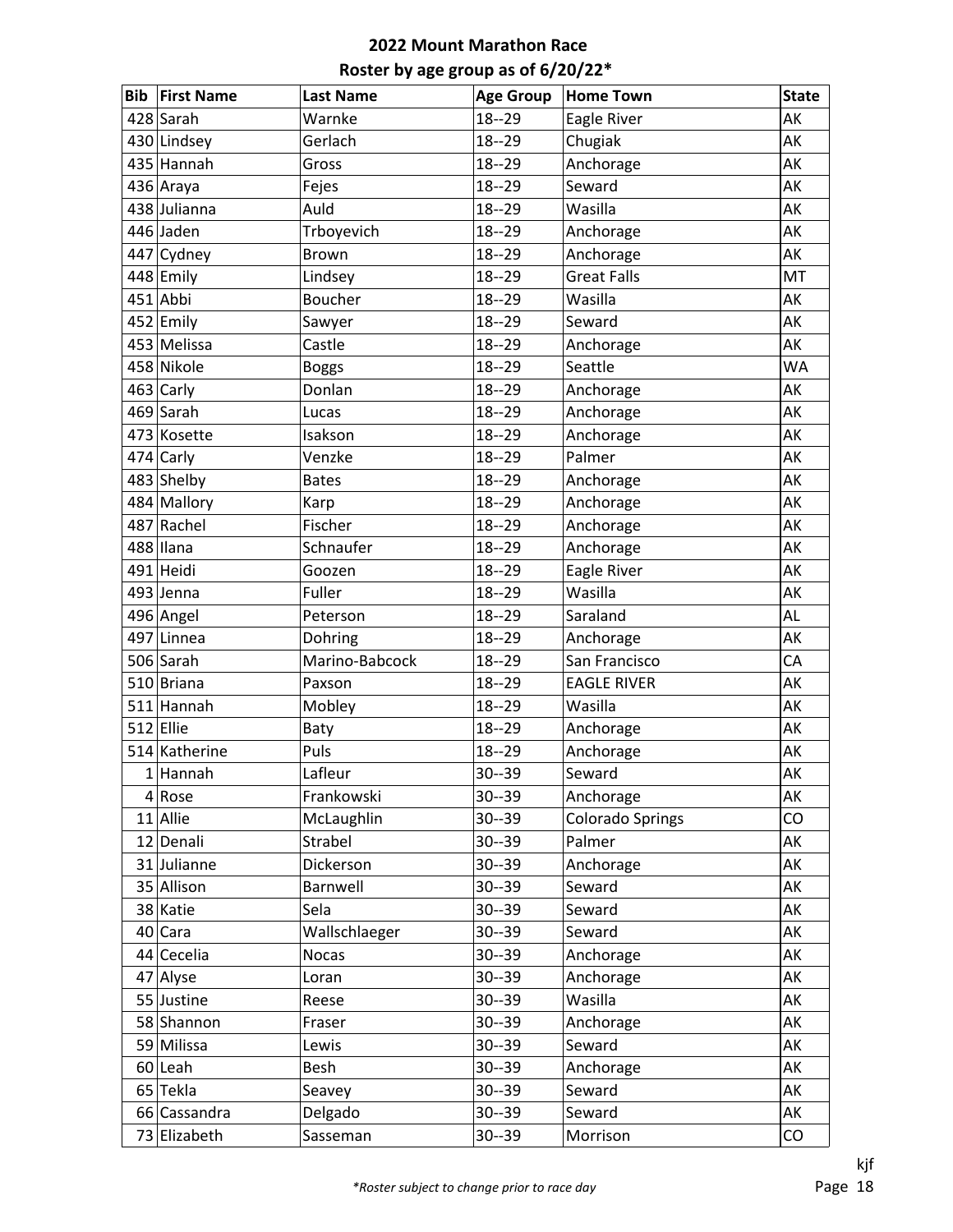| <b>Bib</b> | <b>First Name</b> | <b>Last Name</b> | <b>Age Group</b> | <b>Home Town</b> | <b>State</b> |
|------------|-------------------|------------------|------------------|------------------|--------------|
|            | 74 Laura          | Tuttle           | $30 - 39$        | Anchorage        | AK           |
|            | $75$ Kay          | Sind             | $30 - 39$        | Anchorage        | AK           |
|            | 77 Marcelle       | Roemmich         | $30 - 39$        | Seward           | AK           |
|            | 79 Stephanie      | Wright           | $30 - 39$        | Seward           | AK           |
|            | 81 Kelly Ann      | Cavaretta        | $30 - 39$        | Seward           | AK           |
|            | 88 Hallidie       | Phillips         | $30 - 39$        | Anchorage        | AK           |
|            | 89 Teal           | Hall             | $30 - 39$        | Moose Pass       | AK           |
|            | $91$ Amy          | Dreger           | $30 - 39$        | <b>Boulder</b>   | CO           |
|            | 92 Jessica        | Pooler           | $30 - 39$        | Duluth           | <b>MN</b>    |
|            | 95 Kaeli          | Stangl           | $30 - 39$        | Eagle River      | AK           |
|            | 102 Danielle      | Varney           | $30 - 39$        | Anchorage        | AK           |
|            | 103 Sarah         | Glaser           | $30 - 39$        | Seward           | AK           |
|            | 106 Tasha         | Folsom           | $30 - 39$        | Sitka            | AK           |
|            | 107 Sarah         | Haubert          | $30 - 39$        | Ouray            | CO           |
|            | 110 Kathleen      | Sorensen         | $30 - 39$        | Seward           | AK           |
|            | 111 Jordin        | Thompson         | $30 - 39$        | Anchorage        | AK           |
|            | 201 Christine     | Youngblood       | $30 - 39$        | Anchorage        | AK           |
|            | 202 Rebekah       | Stoner           | $30 - 39$        | Bozeman          | <b>MT</b>    |
|            | 207 Courtney      | Lyons            | $30 - 39$        | Anchorage        | AK           |
|            | 210 Sondra        | Stonecipher      | $30 - 39$        | Soldotna         | AK           |
| $215$  lvy |                   | <b>Bowler</b>    | $30 - 39$        | Anchorage        | AK           |
|            | 221 Megan         | Volk             | $30 - 39$        | Portland         | <b>OR</b>    |
|            | 223 Shannon       | Davis            | $30 - 39$        | Eagle River      | AK           |
|            | $229$ Jenn        | Donovan          | $30 - 39$        | Superior         | <b>MT</b>    |
| $244$ Jen  |                   | Yach             | $30 - 39$        | Anchorage        | AK           |
|            | 248 Danielle      | Harris           | $30 - 39$        | Eagle River      | AK           |
|            | $249$ Anna        | Widman           | $30 - 39$        | Kenai            | AK           |
|            | 251 Amrita        | Mcsharry         | $30 - 39$        | Anchorage        | AK           |
|            | 258 Annie         | Johnson          | $30 - 39$        | Seward           | AK           |
|            | $260$ Gina        | Valdes           | $30 - 39$        | Anchorage        | AK           |
|            | 261 Shelby Lee    | Harris           | $30 - 39$        | Salmon           | ID           |
|            | 269 Willow        | Hetrick          | $30 - 39$        | Moose Pass       | AK           |
|            | 271 Bronwen       | Nicholls         | $30 - 39$        | Anchorage        | AK           |
|            | 273 Dani          | <b>Buckley</b>   | $30 - 39$        | Anchorage        | AK           |
|            | 275 Andrea        | Kettler          | $30 - 39$        | Anchorage        | AK           |
|            | 279 Brittney      | Cornell          | $30 - 39$        | Lakewood         | CO           |
|            | 290 Jenna         | Frederic         | $30 - 39$        | Anchorage        | АK           |
|            | 291 Katie         | Stewart          | $30 - 39$        | Deming           | WA           |
|            | 295 Katie         | Peot             | $30 - 39$        | Missoula         | MT           |
|            | 304 Shannon       | Ryan             | $30 - 39$        | Seward           | AK           |
|            | 311 Viviana       | Mina             | $30 - 39$        | Eagle River      | AK           |
|            | 315 Leslie        | Rawson           | $30 - 39$        | Anchorage        | AK           |
|            | $411$ Anna        | Martin           | $30 - 39$        | Clearlake        | WA           |
|            | 415 Rebecca       | Haviland         | $30 - 39$        | Anchorage        | AK           |
|            | 419 Bonnie        | Moore            | $30 - 39$        | Anchorage        | AK           |
|            | 437 Kristine      | Brady            | $30 - 39$        | Westfield        | ${\sf IN}$   |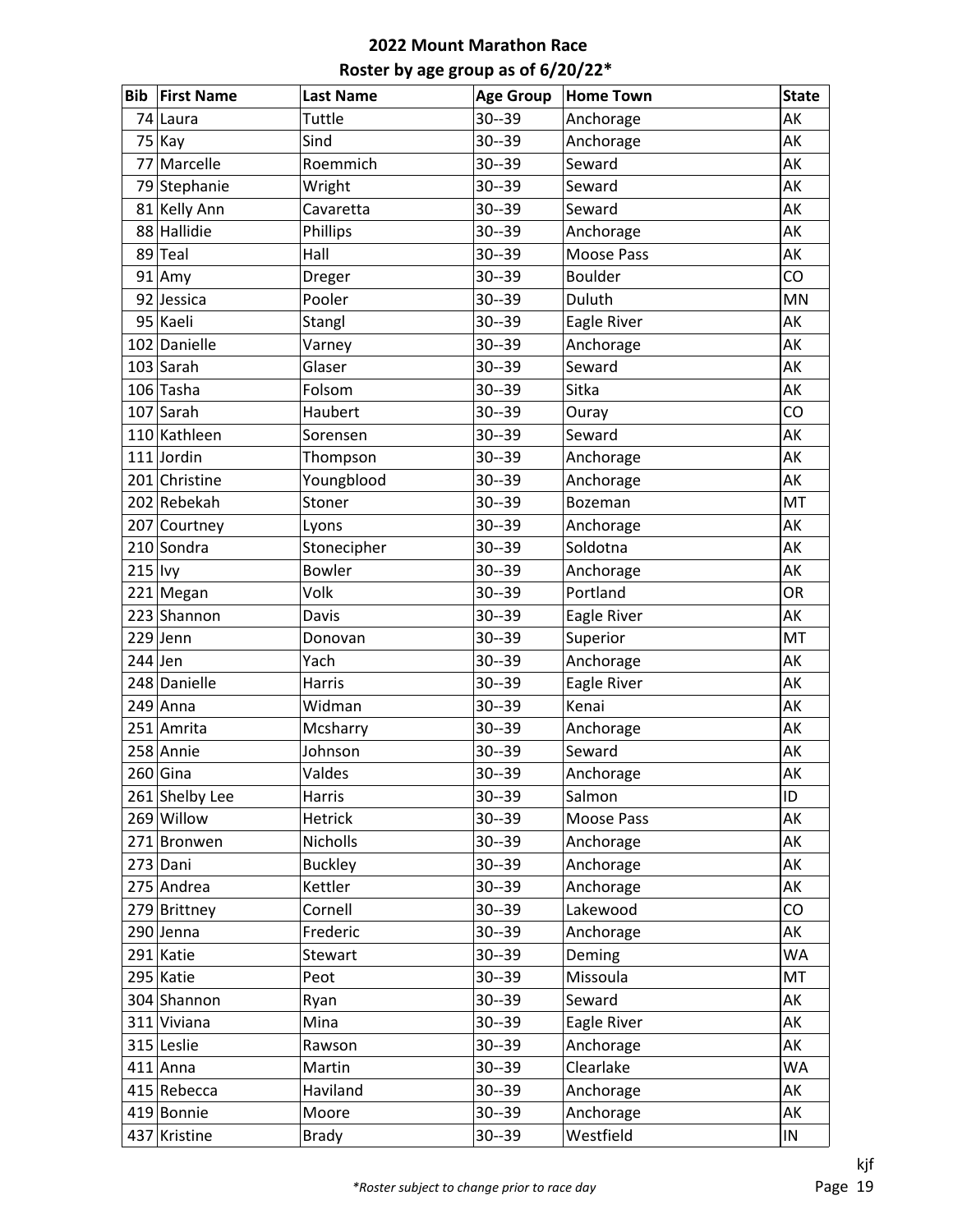| <b>Bib</b> | <b>First Name</b> | <b>Last Name</b>  | <b>Age Group</b> | <b>Home Town</b>         | <b>State</b> |
|------------|-------------------|-------------------|------------------|--------------------------|--------------|
|            | 444 Brittany      | Newman            | $30 - 39$        | Anchorage                | AK           |
|            | 449 Amanda        | Strickland        | $30 - 39$        | Austin                   | <b>TX</b>    |
|            | 450 Alisa         | Owsley            | $30 - 39$        | Federal Way              | <b>WA</b>    |
|            | 456 Naomi         | Daigle            | $30 - 39$        | Homer                    | AK           |
|            | 457 Amy           | Dunville          | $30 - 39$        | Anchorage                | AK           |
|            | 459 Rachel        | Gordon            | $30 - 39$        | Seward                   | AK           |
|            | 461 Katie         | Chriest           | $30 - 39$        | Anchorage                | AK           |
|            | 466 Helena        | Wierzbicki        | $30 - 39$        | Wasilla                  | AK           |
|            | 467 Christie      | Wisel             | $30 - 39$        | Seward                   | AK           |
|            | $470$ Ana         | Reid              | $30 - 39$        | Homer                    | AK           |
|            | 471 Janee         | Moore             | $30 - 39$        | Sterling                 | AK           |
|            | 472 Kristi        | Ellsworth         | $30 - 39$        | Moose Pass               | AK           |
|            | 475 Kelsey        | <b>Tranel</b>     | $30 - 39$        | Anchorage                | AK           |
|            | 477 Adjoa         | Smalls-Mantey     | $30 - 39$        | New York                 | <b>NY</b>    |
|            | 478 Sarah         | Gray              | $30 - 39$        | Salcha                   | AK           |
|            | 479 Hope          | Pattengale        | $30 - 39$        | Anchorage                | AK           |
|            | 480 Eline         | Cove              | $30 - 39$        | Anchorage                | AK           |
|            | 482 Elyse         | Delaney           | $30 - 39$        | <b>SEATTLE</b>           | <b>WA</b>    |
|            | 486 Hope          | Szymoniak         | $30 - 39$        | Anchorage                | AK           |
|            | 489 Brittany      | Chambers          | $30 - 39$        | <b>East Glacier Park</b> | MT           |
|            | 494 Michelle      | Sensabaugh        | $30 - 39$        | Palmer                   | AK           |
|            | 495 Chrissy       | Forgione          | $30 - 39$        | SEWARD                   | AK           |
|            | 499 Adrienne      | McVey             | $30 - 39$        | Anchorage                | AK           |
|            | 500 Stacy         | Carman            | $30 - 39$        | Genoa                    | <b>NV</b>    |
|            | 502 Charity       | Duley             | $30 - 39$        | Anchorage                | AK           |
|            | 503 Courtney      | <b>Bringhurst</b> | $30 - 39$        | Seward                   | AK           |
|            | 505 Marlee        | Ross              | $30 - 39$        | Denton                   | <b>ΤΧ</b>    |
|            | 508 Andrea        | Hawkins-Daarud    | $30 - 39$        | Houston                  | <b>ΤΧ</b>    |
|            | 515 Krista        | Lang              | $30 - 39$        | Eagle River              | AK           |
|            | 3 Christy         | Marvin            | 40--49           | Palmer                   | AK           |
|            | 6 Najeeby         | Quinn             | 40--49           | Anchorage                | AK           |
|            | 15 Holly          | <b>Brooks</b>     | 40--49           | Anchorage                | AK           |
|            | $16$ Lisa         | Anglen            | 40--49           | Anchorage                | AK           |
|            | 18 April          | McAnly            | 40--49           | Eagle River              | AK           |
|            | 20 Rachel         | Dow               | 40--49           | Seward                   | AK           |
|            | 29 Sarah          | Thomas            | 40--49           | Eagle River              | AK           |
|            | 30 Lauren         | Spinelli          | $40 - 49$        | Anchorage                | AK           |
|            | 34 Kristen        | Sieminski         | 40--49           | Seward                   | AK           |
|            | $45$ Amy          | Harper            | 40--49           | Arroyo Grande            | CA           |
|            | 48 Kimberly       | <b>Riggs</b>      | 40--49           | Anchorage                | АK           |
|            | 52 Amanda         | Hegna             | 40--49           | Eagle River              | AK           |
|            | 57 Teresa         | Comer             | 40--49           | Eagle River              | AK           |
|            | 71 Amber          | McDonough         | 40--49           | Anchorage                | AK           |
|            | 76 Amy            | De Schweinitz     | 40--49           | Anchorage                | AK           |
|            | 80 Meg            | Inokuma           | 40--49           | Palmer                   | AK           |
|            | 85 Erica          | Shafer            | 40--49           | anchorage                | AK           |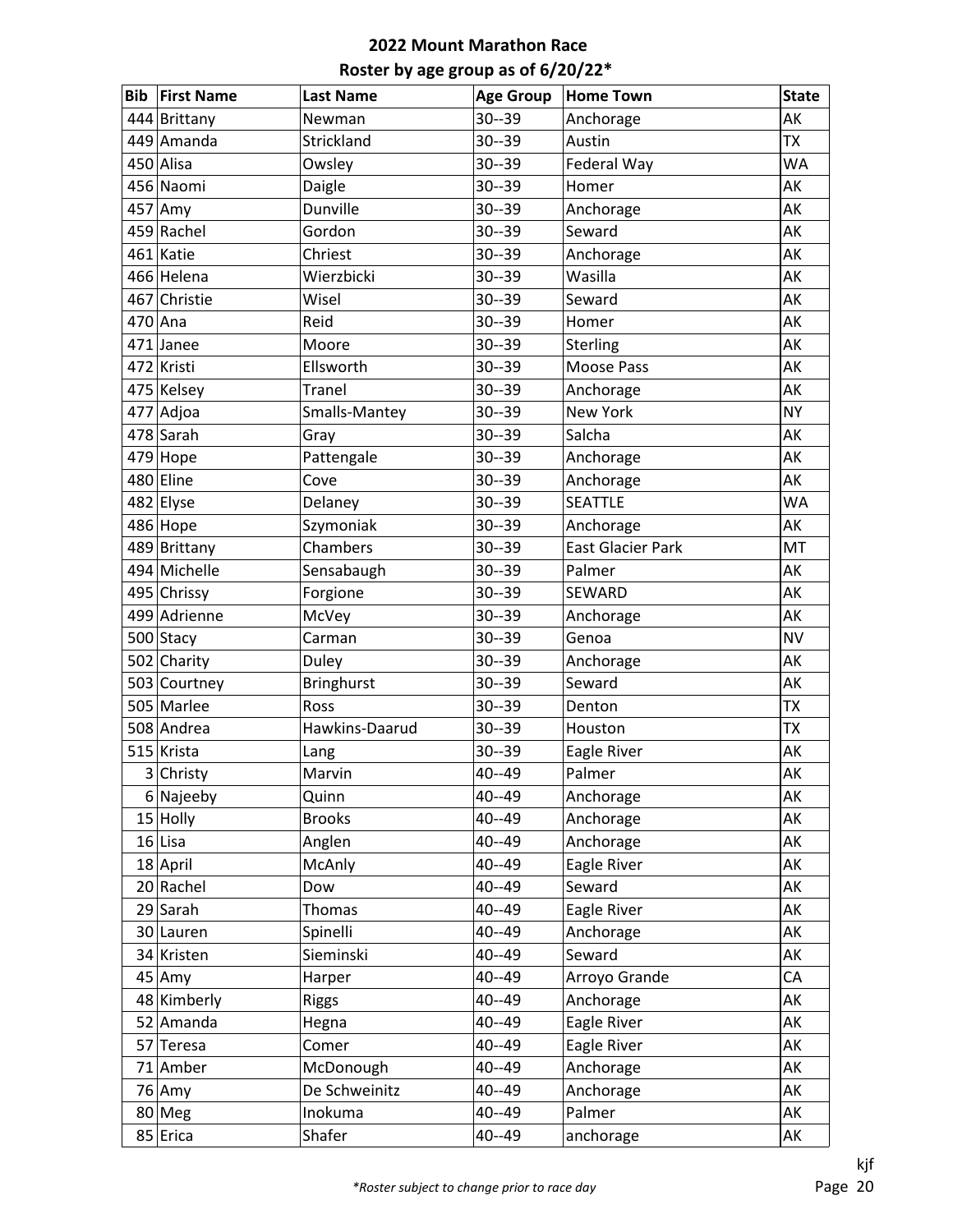| Bib | <b>First Name</b> | <b>Last Name</b>      | <b>Age Group</b> | <b>Home Town</b> | <b>State</b> |
|-----|-------------------|-----------------------|------------------|------------------|--------------|
|     | 87 Gyongyver      | Schilling             | $40 - 49$        | Hope             | AK           |
|     | 108 Tiffanie      | <b>Bird</b>           | $40 - 49$        | Anchorage        | AK           |
|     | 208 Stacy         | Schaffer              | $40 - 49$        | Seward           | AK           |
|     | 209 Marcie        | Lovgren               | $40 - 49$        | Bozeman          | MT           |
|     | $211$ Amie        | Wu                    | $40 - 49$        | Anchorage        | AK           |
|     | 212 Denielle      | <b>Beilfuss</b>       | $40 - 49$        | West Bend        | WI           |
|     | 213 Leslie        | Varys                 | $40 - 49$        | Wasilla          | AK           |
|     | $214$  Ingrid     | Reese                 | 40--49           | Anchorage        | AK           |
|     | 216 Kristine      | Percival              | 40--49           | Anchorage        | AK           |
|     | 225 Jennifer      | Smith                 | $40 - 49$        | Anchorage        | AK           |
|     | 226 Shani         | Rinner                | $40 - 49$        | Anchorage        | AK           |
|     | 227 Alina         | Rubeo                 | $40 - 49$        | Wasilla          | AK           |
|     | 231 Kathleen      | Morrison              | $40 - 49$        | Soldotna         | AK           |
|     | 232 Justine       | Pechuzal              | $40 - 49$        | Seward           | AK           |
|     | 234 Timeri        | Noren                 | 40--49           | Eagle river      | AK           |
|     | 235 Carole        | Holley                | 40--49           | Anchorage        | AK           |
|     | 246 Nicole        | Lawrence              | $40 - 49$        | Seward           | AK           |
|     | 247 Heidi         | Sinclair              | $40 - 49$        | Seward           | AK           |
|     | 250 Kelley        | Wiley                 | 40--49           | Anchorage        | AK           |
|     | 254 Jennifer      | Anderson              | 40--49           | Seward           | AK           |
|     | 262 Rachel        | James                 | 40--49           | Anchorage        | AK           |
|     | $263$ Kim         | Kersten               | 40--49           | Anchorage        | AK           |
|     | 265 Lori          | Luff                  | 40--49           | Palmer           | AK           |
|     | 276 Angela        | DiBerardino           | 40--49           | Anchorage        | AK           |
|     | 277 Christie      | Haupert               | 40--49           | Anchorage        | AK           |
|     | 281 Pamela        | Dreyer                | $40 - 49$        | Denver           | CO           |
|     | 283 Veronica      | <b>Bunch</b>          | $40 - 49$        | Seward           | AK           |
|     | $285$ Jana        | Seaman                | 40--49           | Anchorage        | AK           |
|     | $294$ Erin        | Hamilton              | 40--49           | Anchorage        | AK           |
|     | 299 Kathryn       | Erbes                 | 40--49           | <b>Big Sky</b>   | MT           |
|     | $301$ Linda       | Rao                   | 40--49           | Boulder          | CO           |
|     | $302$ Clare       | Shea                  | 40--49           | Eagle River      | AK           |
|     | 303 Hailee        | Rahm                  | 40--49           | Palmer           | AK           |
|     | 309 Alina         | Rice                  | 40--49           | Palmer           | AK           |
|     | 310 Katie         | Conway                | 40--49           | Anchorage        | AK           |
|     | 402 Laura         | <b>McGinley Kline</b> | 40--49           | Boulder          | CO           |
|     | $405$ Kathy       | Jacobsen              | 40--49           | Anchorage        | AK           |
|     | $409$ Amy         | Brumbaugh             | 40--49           | Anchorage        | AK           |
|     | 422 Heather       | Mahoney               | 40--49           | Wasilla          | AK           |
|     | $429$ Jodi        | Harskamp              | 40--49           | Anchorage        | AK           |
|     | 439 Katharina     | Zellmann              | 40--49           | <b>JBER</b>      | AK           |
|     | $440$  Lena       | Palmer                | 40--49           | Anchorage        | AK           |
|     | 441 Melissa       | Baltazar              | 40--49           | Cibolo           | <b>TX</b>    |
|     | 442 Kathryn       | Rose                  | 40--49           | Anchorage        | AK           |
|     | 443 Freya         | Janssen               | 40--49           | Anchorage        | AK           |
|     | 445 Colleen       | Miller                | 40--49           | Girdwood         | AK           |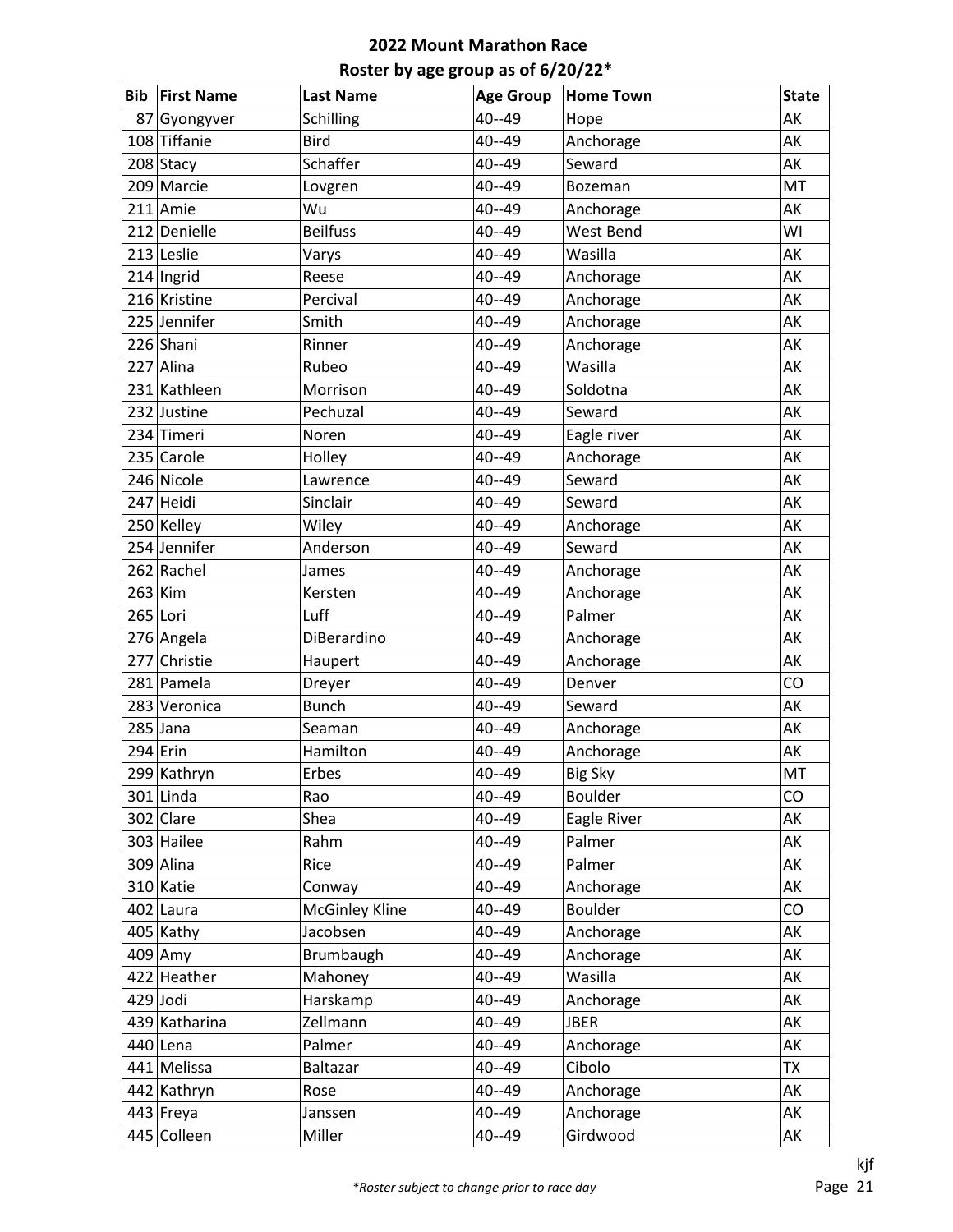| <b>Bib</b> | <b>First Name</b> | <b>Last Name</b>     | <b>Age Group</b> | <b>Home Town</b> | <b>State</b> |
|------------|-------------------|----------------------|------------------|------------------|--------------|
|            | 455 Lauren        | Shimp                | 40--49           | Moab             | UT           |
| $460$ Jyl  |                   | Glancey              | 40--49           | <b>Boise</b>     | ID           |
|            | 476 Amber         | Weaver               | $40 - 49$        | Anchorage        | AK           |
|            | 490 Carolyn       | Harley               | $40 - 49$        | Anchorage        | AK           |
|            | $492$  Leah       | <b>Babcock</b>       | 40--49           | Anchorage        | AK           |
|            | 501 Linnea        | Hollingsworth        | 40--49           | Seward           | AK           |
|            | 509 Trina         | Resari-Salao         | $40 - 49$        | Anchorage        | AK           |
|            | 513 Elizabeth     | Greninger            | $40 - 49$        | Fairbanks        | AK           |
|            | 517 Erica         | Hausfeld             | $40 - 49$        | Homer            | AK           |
|            | 22 Jennifer       | Sandvik              | $50 - 59$        | Eagle River      | AK           |
|            | 70 Teresa         | Russell              | $50 - 59$        | Eagle River      | AK           |
| 82         | Trish             | Kopp                 | $50 - 59$        | Anchorage        | AK           |
|            | 83 Shannon        | Donley               | $50 - 59$        | Anchorage        | AK           |
|            | 97 Kristi         | <b>Adams</b>         | $50 - 59$        | Wasilla          | AK           |
|            | 101 Tracy         | Houser               | $50 - 59$        | Palmer           | AK           |
|            | 203 Elizabeth     | Hooper               | $50 - 59$        | Anchorage        | AK           |
|            | 205 Binget        | Nilsson              | $50 - 59$        | Seward           | AK           |
|            | 206 Megan         | Olson                | $50 - 59$        | Anchorage        | AK           |
|            | $218$ Heidi       | Conway               | $50 - 59$        | Anchorage        | AK           |
|            | 222 Karen         | Looney               | $50 - 59$        | Palmer           | AK           |
|            | 224 Cynthia       | Martensen            | $50 - 59$        | Anchorage        | AK           |
| $230$ Jill |                   | McLeod               | $50 - 59$        | Anchorage        | AK           |
|            | $245$ Amy         | Belmear              | $50 - 59$        | Eagle River      | AK           |
|            | $253$ Leah        | Legate               | $50 - 59$        | Anchorage        | AK           |
|            | 255 Verena        | Gill                 | $50 - 59$        | Anchorage        | AK           |
|            | 256 Karen         | <b>Carswell Kirk</b> | $50 - 59$        | Eagle River      | AK           |
|            | 274 Michelle      | Dickson              | $50 - 59$        | Anchorage        | AK           |
|            | 286 Shannon       | <b>Brockman</b>      | $50 - 59$        | Anchorage        | AK           |
|            | $289$ Gina        | Robinson             | $50 - 59$        | Anchorage        | AK           |
|            | 293 Mary Beth     | Koster               | $50 - 59$        | Seward           | AK           |
|            | 307 Karen         | Boschenstein         | $50 - 59$        | Anchorage        | AK           |
|            | 308 Michelle      | Richards             | $50 - 59$        | Palmer           | AK           |
|            | 404 Carolyn       | Boone                | $50 - 59$        | Chugiak          | AK           |
|            | $406$ Joey        | Eski                 | $50 - 59$        | Anchorage        | AK           |
|            | $407$ Joey        | Caterinichio         | $50 - 59$        | Anchorage        | AK           |
|            | 408 Wendy         | Bryden               | $50 - 59$        | Moose Pass       | AK           |
|            | 412 Amber         | Sheffield            | $50 - 59$        | Wasilla          | AK           |
|            | 413 Leslie        | Dickson              | $50 - 59$        | Anchorage        | AK           |
|            | 418 Lanara        | Forgit               | $50 - 59$        | Anchorage        | AK           |
|            | 420 Mari          | Eaton                | $50 - 59$        | Anchorage        | АK           |
|            | $423$ Ellie       | Seung                | $50 - 59$        | Rancho Cucamonga | CA           |
|            | 433 Alesia        | Thon                 | $50 - 59$        | Anchorage        | AK           |
|            | $434$ Holly       | Holman               | $50 - 59$        | Palmer           | AK           |
|            | 454 Susanne       | Rieder               | $50 - 59$        | Seward           | AK           |
|            | 464 Kathleen      | Christenson          | $50 - 59$        | seward           | AK           |
|            | 465 Sherri        | Warnke               | $50 - 59$        | Eagle River      | AK           |